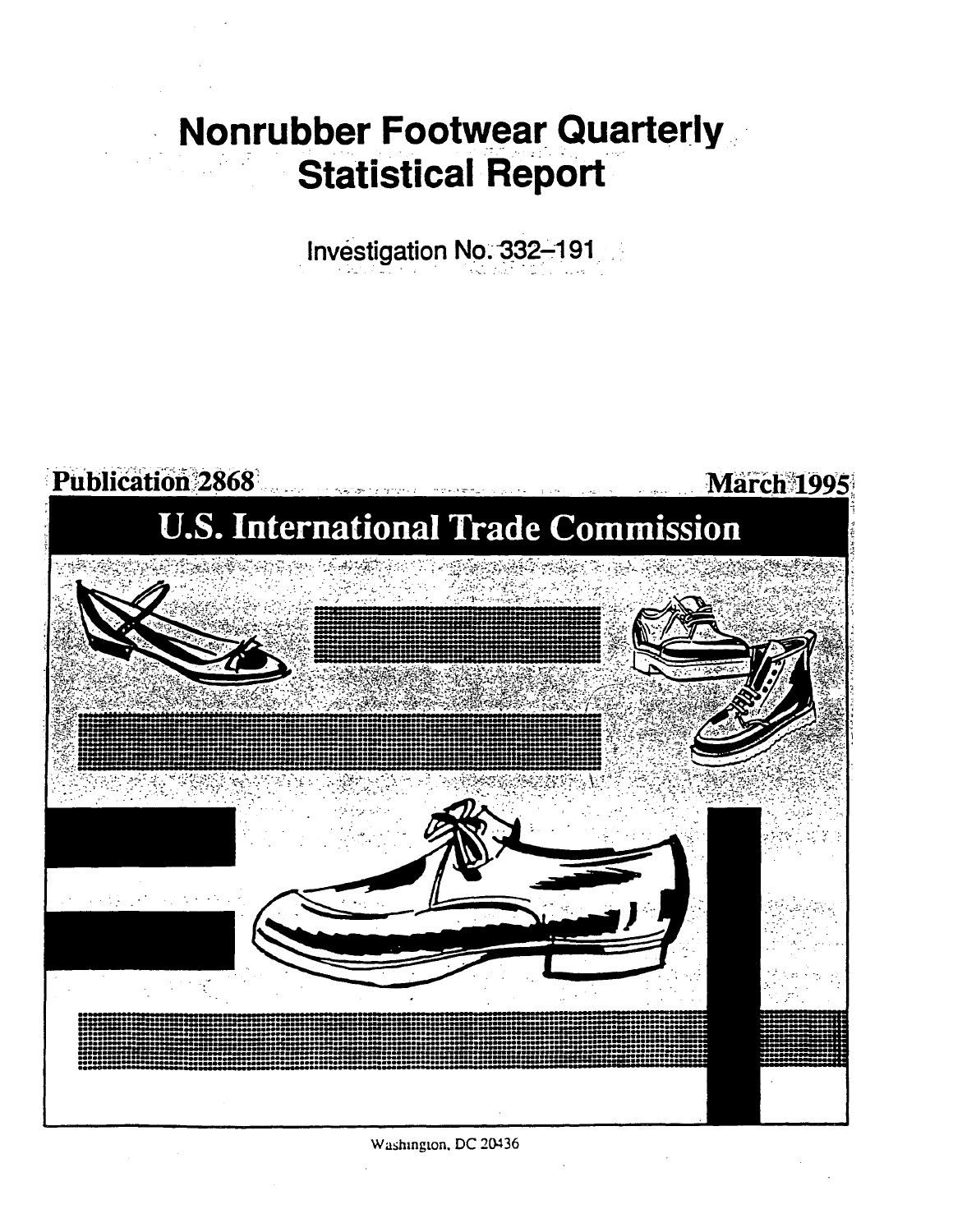## **U.S. International Trade Commission**

### COMMISSIONERS

·Peter S. Watson, Chairman Janet A. Nuzum, Vice Chairman David B. Rohr Don E. Newquist Carol T. Crawford Lynn M. Bragg

> Robert A. Rogowsky **Director of Operations**

.. -. Vern Simpson<·. :.':.·: Director of Industries

*This report was principally prepared by:* 

Sundar A. Shetty Energy, Chemicals and Textiles Division

Address all communications to Secretary to the Commission United States International Trade Commission Washington, DC 20436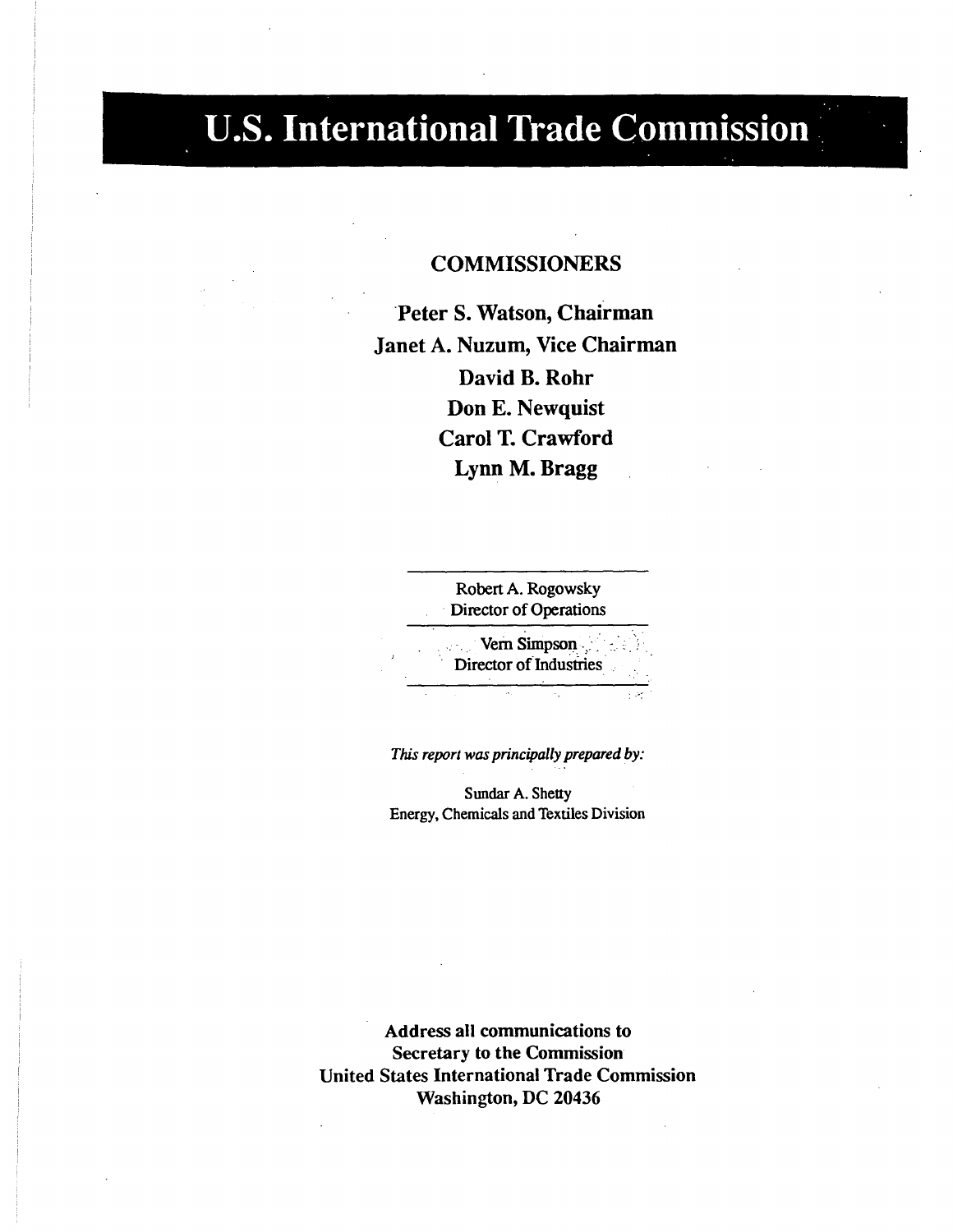## U.S. International Trade Commission

Washington, DC 20436

# Nonrubber Footwear Quarterly Statistical Report

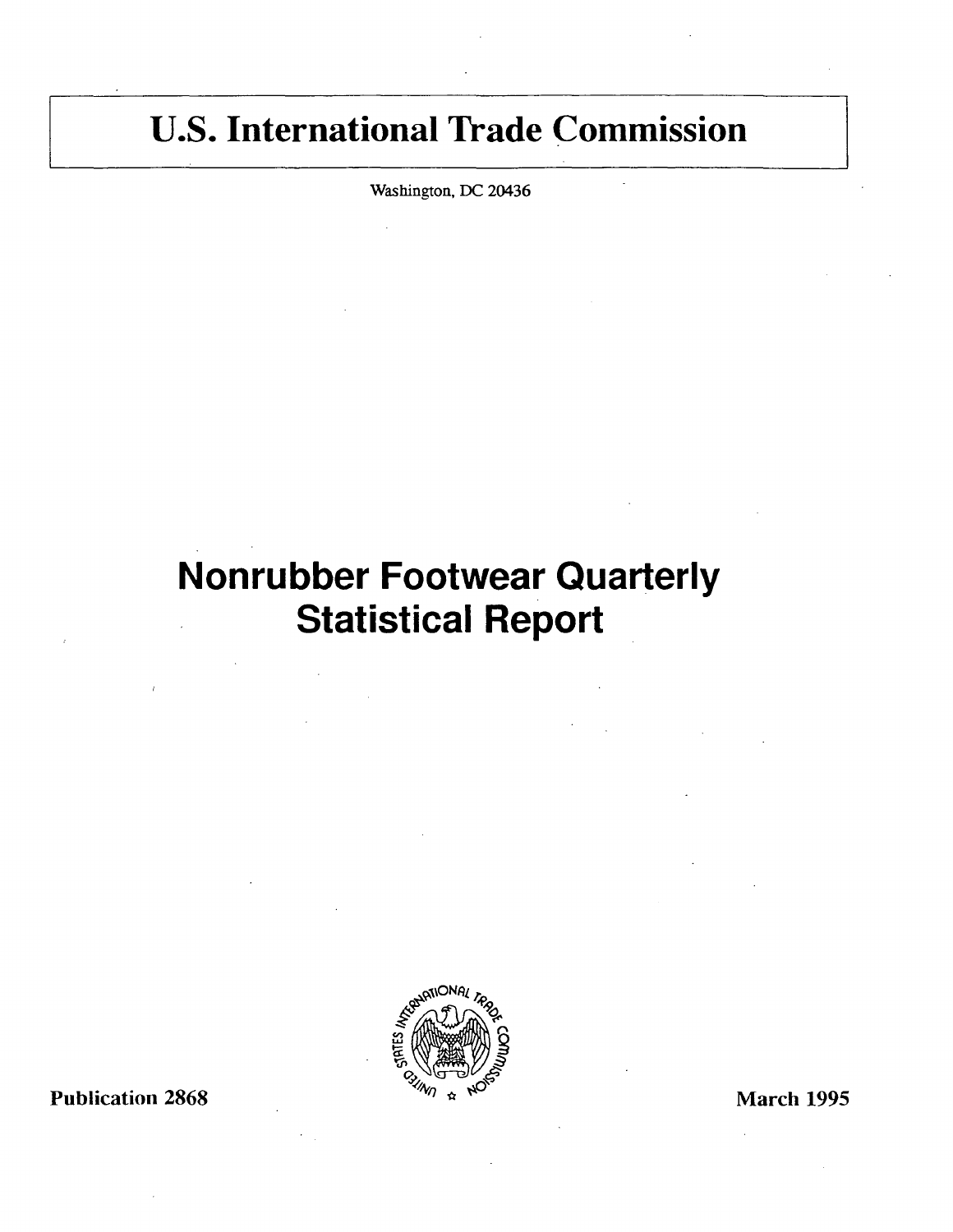$\label{eq:2.1} \frac{1}{\sqrt{2}}\int_{\mathbb{R}^3}\frac{1}{\sqrt{2}}\left(\frac{1}{\sqrt{2}}\right)^2\frac{1}{\sqrt{2}}\left(\frac{1}{\sqrt{2}}\right)^2\frac{1}{\sqrt{2}}\left(\frac{1}{\sqrt{2}}\right)^2\frac{1}{\sqrt{2}}\left(\frac{1}{\sqrt{2}}\right)^2.$  $\label{eq:2.1} \frac{1}{\sqrt{2}}\int_{\mathbb{R}^3}\frac{1}{\sqrt{2}}\left(\frac{1}{\sqrt{2}}\right)^2\frac{1}{\sqrt{2}}\left(\frac{1}{\sqrt{2}}\right)^2\frac{1}{\sqrt{2}}\left(\frac{1}{\sqrt{2}}\right)^2\frac{1}{\sqrt{2}}\left(\frac{1}{\sqrt{2}}\right)^2.$ 

 $\mathcal{L}(\mathcal{L}(\mathcal{L}))$  is a subset of the set of the set of the set of the set of the set of the set of the set of the set of

 $\label{eq:2} \mathcal{L}(\mathbf{r}) = \mathcal{L}(\mathbf{r}) \mathcal{L}(\mathbf{r}) = \mathcal{L}(\mathbf{r}) \mathcal{L}(\mathbf{r})$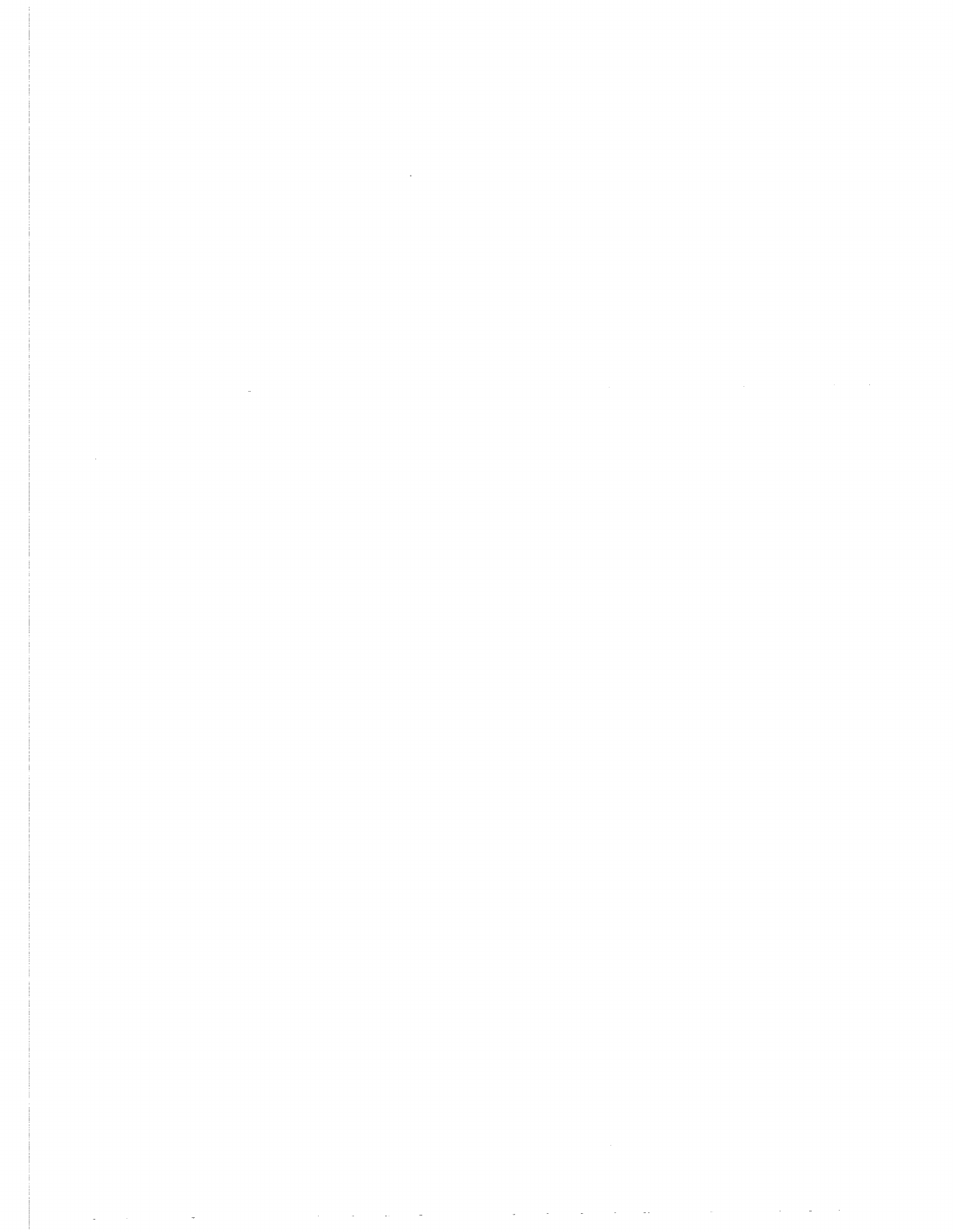#### PREFACE

This series of quarterly reports on the U.S. nonrubber footwear industry is published by the U.S. International Trade Commission pursuant to a request from the Senate Committee on Finance. In a letter received on August 10, 1984, the Committee requested that the Commission institute an investigation under section 332 of the Tariff Act of 1930 (19 U.S.C. 1332) for the purpose of preparing and publishing quarterly reports on nonrubber footwear. In response to this request, the Commission instituted investigation No. 332-191 on August 28, 1984.

The Committee requested the reports in order that it might monitor the condition of the industry on a quarterly basis. The Committee requested that the quarterly reports include data on (1) production and/or shipments, (2) imports, (3) exports, (4) apparent consumption, (5) market share, (6) employment, and (7) unemployment. In addition, the Committee requested that the Commission provide, on an annual basis, information on plant closings in the industry. The Commission publishes information on plant closings in the reports covering the fourth quarter of each year.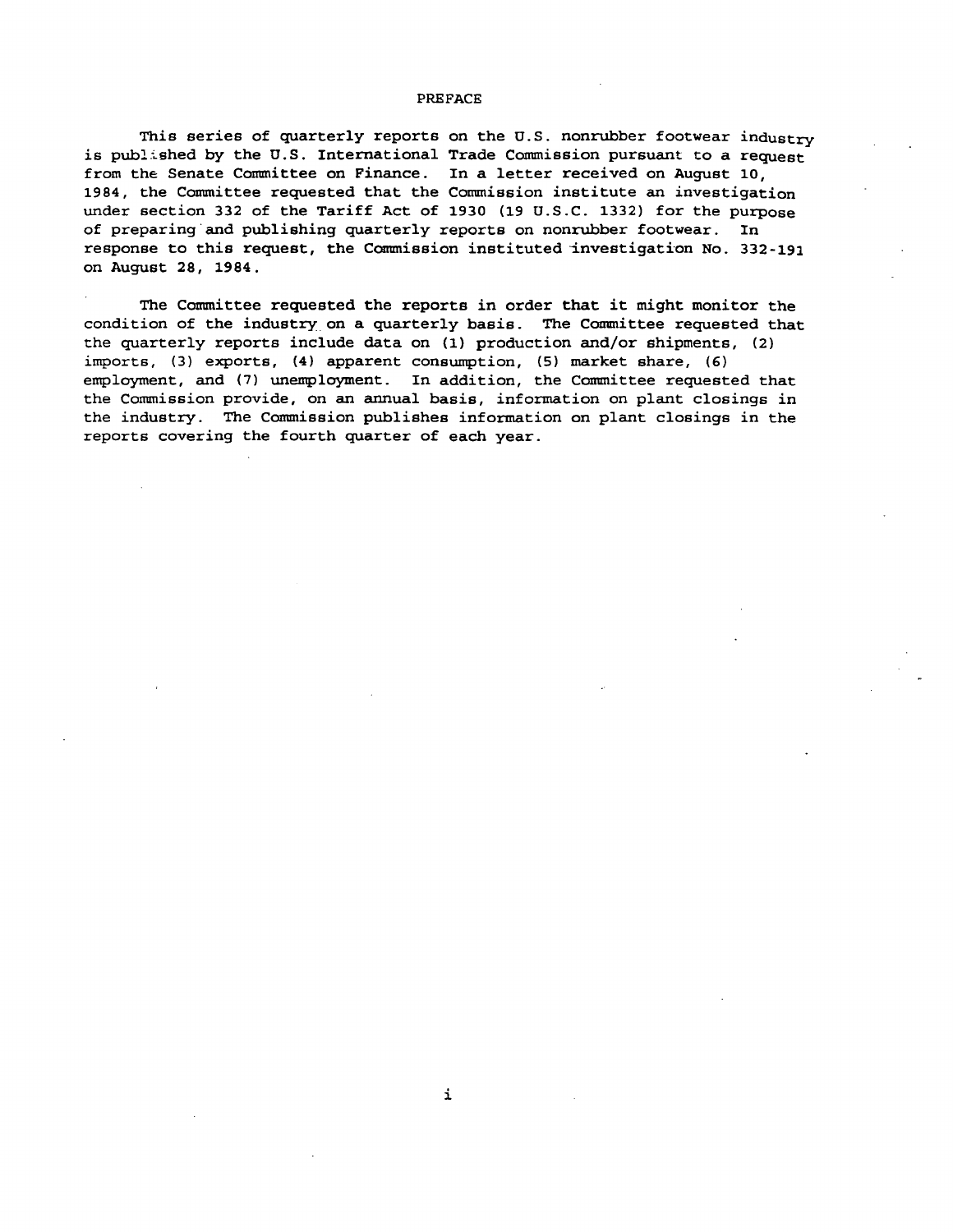# $\label{eq:2.1} \frac{1}{\sqrt{2}}\int_{\mathbb{R}^3}\frac{1}{\sqrt{2}}\left(\frac{1}{\sqrt{2}}\right)^2\frac{1}{\sqrt{2}}\left(\frac{1}{\sqrt{2}}\right)^2\frac{1}{\sqrt{2}}\left(\frac{1}{\sqrt{2}}\right)^2\frac{1}{\sqrt{2}}\left(\frac{1}{\sqrt{2}}\right)^2\frac{1}{\sqrt{2}}\left(\frac{1}{\sqrt{2}}\right)^2\frac{1}{\sqrt{2}}\left(\frac{1}{\sqrt{2}}\right)^2\frac{1}{\sqrt{2}}\left(\frac{1}{\sqrt{2}}\right)^2\frac{1}{\sqrt{$

 $\label{eq:2.1} \frac{1}{\sqrt{2}}\left(\frac{1}{\sqrt{2}}\right)^{2} \left(\frac{1}{\sqrt{2}}\right)^{2} \left(\frac{1}{\sqrt{2}}\right)^{2} \left(\frac{1}{\sqrt{2}}\right)^{2} \left(\frac{1}{\sqrt{2}}\right)^{2} \left(\frac{1}{\sqrt{2}}\right)^{2} \left(\frac{1}{\sqrt{2}}\right)^{2} \left(\frac{1}{\sqrt{2}}\right)^{2} \left(\frac{1}{\sqrt{2}}\right)^{2} \left(\frac{1}{\sqrt{2}}\right)^{2} \left(\frac{1}{\sqrt{2}}\right)^{2} \left(\$ 

 $\label{eq:2.1} \mathcal{L}(\mathcal{L}^{\text{max}}_{\mathcal{L}}(\mathcal{L}^{\text{max}}_{\mathcal{L}})) \leq \mathcal{L}(\mathcal{L}^{\text{max}}_{\mathcal{L}}(\mathcal{L}^{\text{max}}_{\mathcal{L}}))$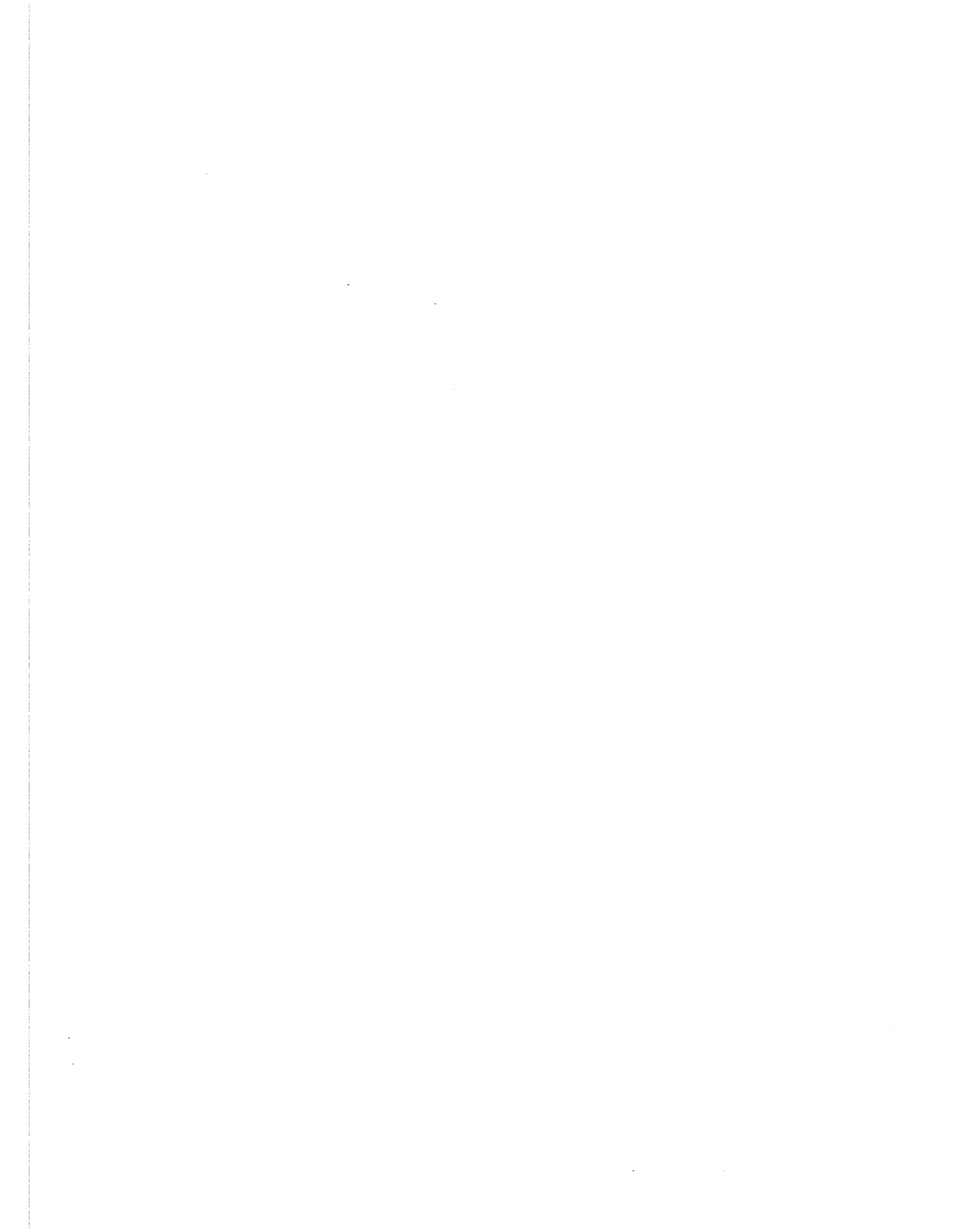#### HIGHLIGHTS

U.S. production.--U.S. production of nonrubber footwear resumed its long-term decline in 1994, following a modest increase a year earlier (table 1). Domestic output in the fourth quarter of 1994 fell by 4 percent from that in the corresponding period of 1993, bringing the total decline for the year to 9 percent, the biggest drop since 1990. The value of shipments, however, increased by 8 percent in the fourth quarter and by 4 percent for all of 1994, to \$3.9 billion.

Sluggish demand in the U.S. market for nonrubber footwear largely contributed to the 1994 decline in domestic production. Apparent U.S. consumption of nonrubber footwear rose by slightly less than 2 percent in 1994 to 1.2 billion pairs. The share of the market supplied by the U.S. industry declined by 1 percentage point to 11 percent, by quantity, but remained unchanged at 27 percent, by value. The ongoing decline in the industry's employment accelerated to 7 percent in the fourth quarter, bringing the average decline for the year to 4 percent (table 2) . According to the Footwear Industries of America (FIA), 14 U.S. plants closed and 3 plants opened during 1994.

U.S. imports.--Imports of nonrubber footwear declined by 1 percent, by volume, in the fourth quarter of 1994, the first quarterly decline in 8 quarters. As a result, imports rose by only 3 percent for all of 1994, to 1.1 billion pairs, valued at \$9.7 billion, the smallest annual increase since at least 1990. The share of the domestic market supplied by imports rose by 1 percentage point, to 89 percent by quantity, while showing no change at 73 percent, by value.

China continued to account for most of the import growth in 1994, increasing its share of the U.S. nonrubber footwear market by 4 percentage points, to 55 percent. Imports from China in all of 1994 increased by 9 percent; by volume and by 14 percent by value, to 681 million pairs, valued at \$4.4 billion. In contrast, imports from all other sources combined decreased by 5 percent by volume and by 3 percent by value. China's dominance in the domestic market reflects its extremely low costs, averaging \$6.50 a pair, or just over one-half the average cost of \$12.43 a pair from all other sources.

Imports of nonrubber footwear from all other major low-cost suppliers declined in 1994. Imports from Brazil, the second largest supplier, dropped by 33 percent in the fourth quarter and by 7 percent for all of 1994, to 121 million pairs, valued at \$1.3 billion. The decline in these shipments partly reflected the introduction of Brazil's new exchange rate pegged to the dollar in July 1994. The Brazilian currency subsequently appreciated against the dollar in 1994, which made its products more expensive in the U.S. market.

Imports from Indonesia, the third largest volume supplier, dropped by 7 percent in the fourth quarter and by 6 percent for the year, to 79 million pairs, valued at \$725 million. This decline reflected continued softness in the U.S. market for athletic shoes, the major import category from Indonesia. The declining trend in imports from Korea and Taiwan continued into 1994, as imports from Korea dropped by 33 percent in quantity and by 34 percent in value, and those from Taiwan dropped by 30 percent in quantity and by 27 percent in value. The decline in imports from these two countries largely

iii

·-----------------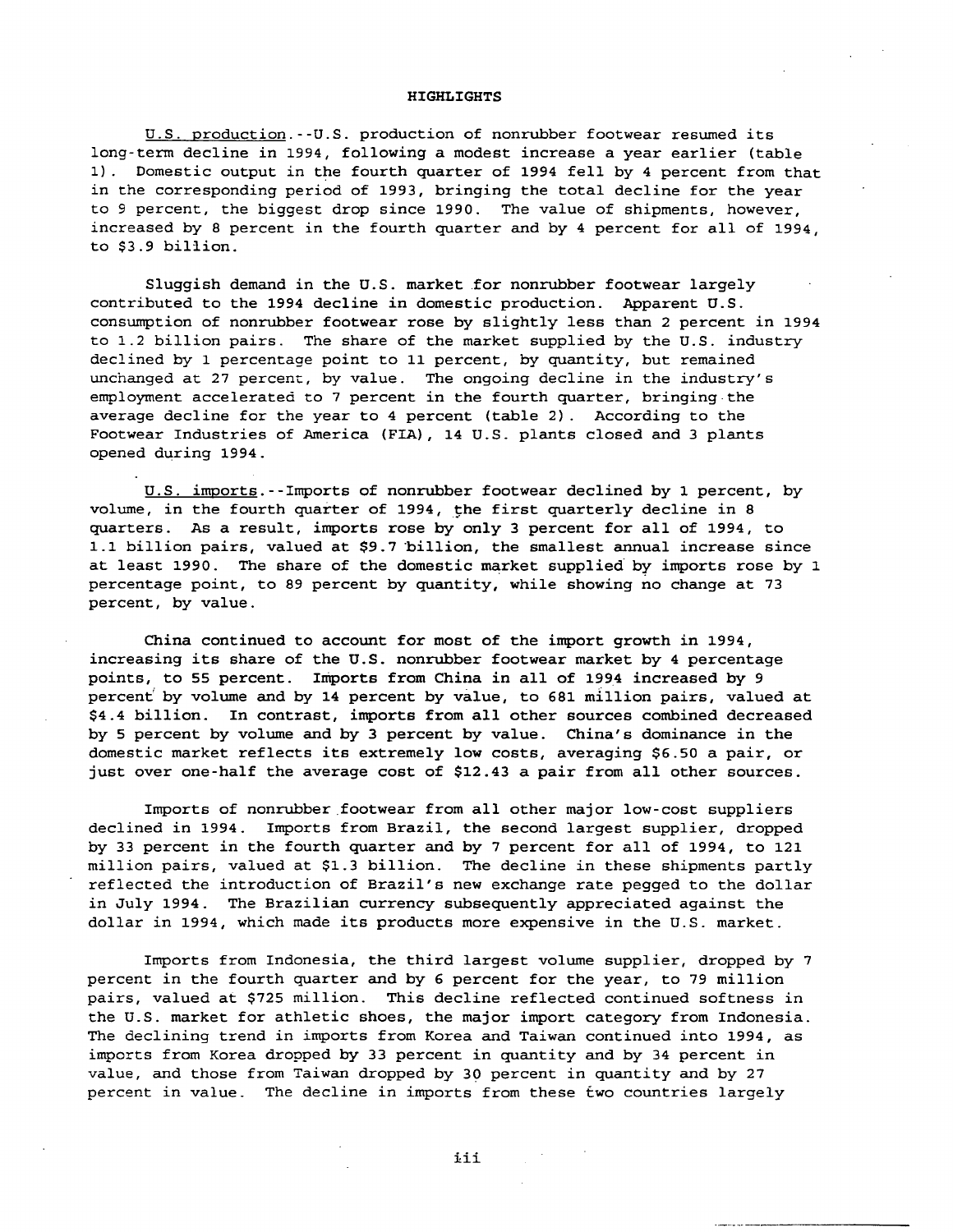resulted from continued migration of their shoe production to lower cost suppliers, especially China.

Favorable exchange rates for Spain and Italy helped spur imports from the European Union (EU) in 1994. Imports of EU nonrubber footwear rose by 23 percent in the fourth quarter and by 29 percent for all of 1994. Spain and Italy, which together supplied 85 percent of U.S. nonrubber footwear imports from the EU in 1994, accounted for most of the increase in EU shipments. Imports from Spain increased by 61 percent, to 24 million pairs, and those from Italy increased by 20 percent, to 42 million pairs. The average price of their shoes fell by 10 percent for Spain and by 3 percent for Italy.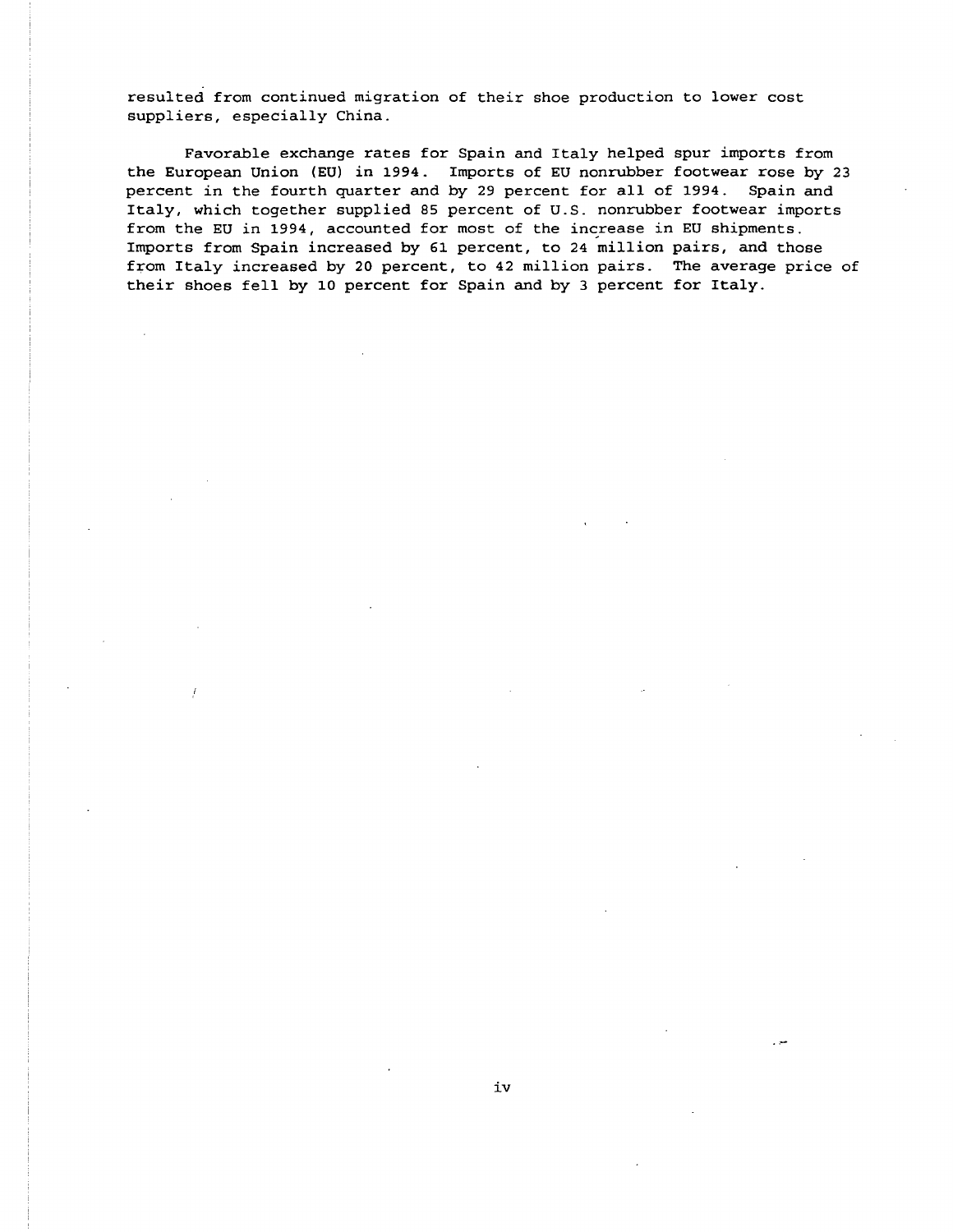1994 Plant closings

Thom McAn Brown Shoe Brown Shoe Brown Shoe Brown Shoe Brown Shoe Carter Footwear Colonial Shoe Floresheim Shoe Company Genesco Genesco George E. Keith Suave Shoe Tobin-Hamilton

Wilkesboro, NC Caruthersville, MO Charleston, MO Mountain Grove, MO ·Piedmont, MO Selmer, TN Blackshear, GA Salunga, PA West Plains, MO Danville, KY Fulton, MS Bridgewater, MA Miami Lakes, FL Mansfield, MO

1994 Plant openings

| Brightwood, Inc.     | Pompano, FL     |
|----------------------|-----------------|
| G.W. Shoe Co.        | Carrollton, TX  |
| West Plains Shoe Co. | West Plains, MO |

Source: Footwear Industries of America.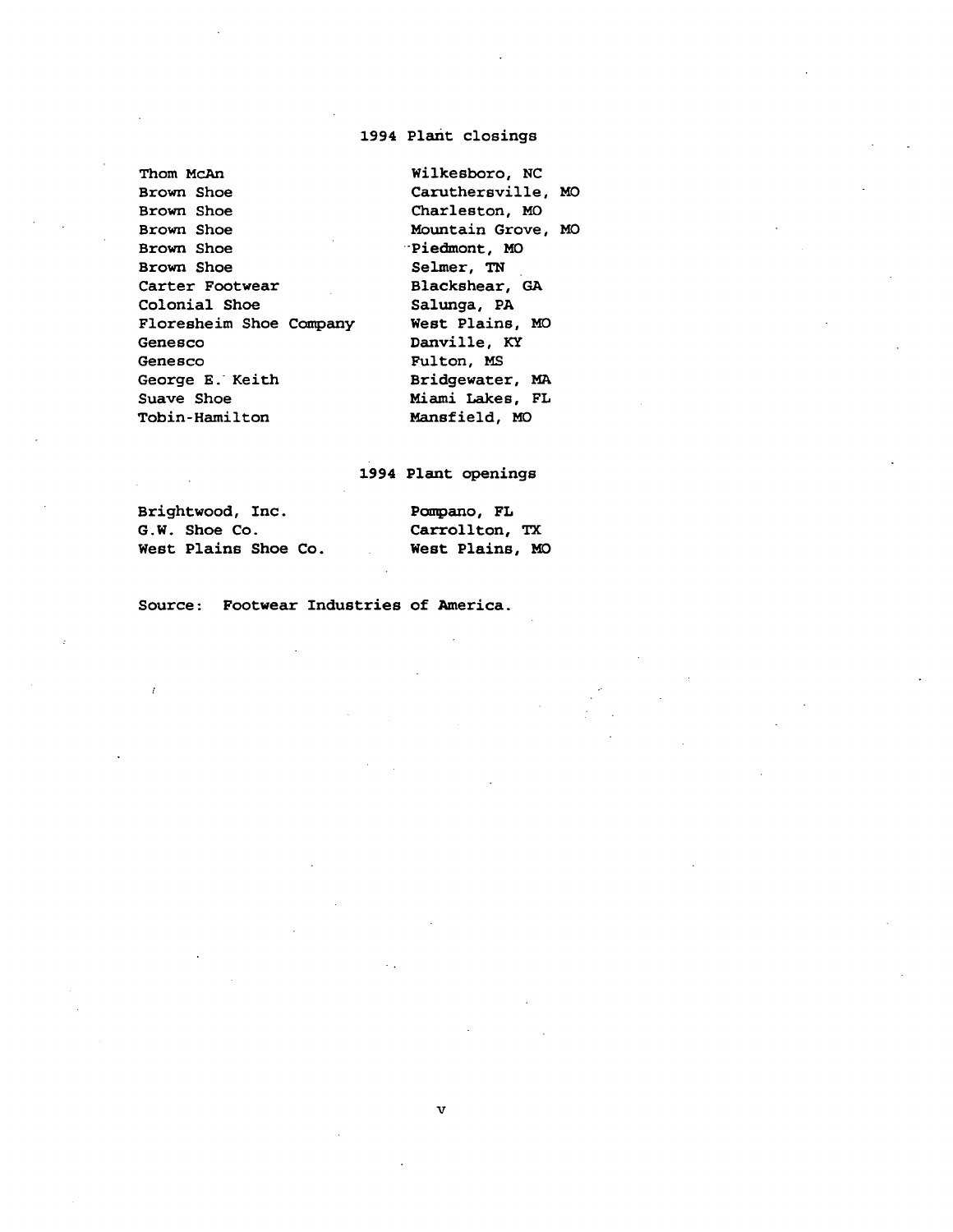$\label{eq:2.1} \frac{1}{\sqrt{2}}\int_{\mathbb{R}^3}\frac{1}{\sqrt{2}}\left(\frac{1}{\sqrt{2}}\right)^2\left(\frac{1}{\sqrt{2}}\right)^2\left(\frac{1}{\sqrt{2}}\right)^2\left(\frac{1}{\sqrt{2}}\right)^2\left(\frac{1}{\sqrt{2}}\right)^2\left(\frac{1}{\sqrt{2}}\right)^2\left(\frac{1}{\sqrt{2}}\right)^2\left(\frac{1}{\sqrt{2}}\right)^2\left(\frac{1}{\sqrt{2}}\right)^2\left(\frac{1}{\sqrt{2}}\right)^2\left(\frac{1}{\sqrt{2}}\right)^2\left(\frac$  $\label{eq:2.1} \frac{1}{\sqrt{2}}\sum_{i=1}^n\frac{1}{\sqrt{2}}\sum_{i=1}^n\frac{1}{\sqrt{2}}\sum_{i=1}^n\frac{1}{\sqrt{2}}\sum_{i=1}^n\frac{1}{\sqrt{2}}\sum_{i=1}^n\frac{1}{\sqrt{2}}\sum_{i=1}^n\frac{1}{\sqrt{2}}\sum_{i=1}^n\frac{1}{\sqrt{2}}\sum_{i=1}^n\frac{1}{\sqrt{2}}\sum_{i=1}^n\frac{1}{\sqrt{2}}\sum_{i=1}^n\frac{1}{\sqrt{2}}\sum_{i=1}^n\frac$  $\label{eq:2.1} \mathcal{L}_{\text{max}} = \mathcal{L}_{\text{max}} = \mathcal{L}_{\text{max}}$ 

 $\label{eq:2.1} \frac{1}{2}\sum_{i=1}^n\frac{1}{2}\sum_{i=1}^n\frac{1}{2}\sum_{i=1}^n\frac{1}{2}\sum_{i=1}^n\frac{1}{2}\sum_{i=1}^n\frac{1}{2}\sum_{i=1}^n\frac{1}{2}\sum_{i=1}^n\frac{1}{2}\sum_{i=1}^n\frac{1}{2}\sum_{i=1}^n\frac{1}{2}\sum_{i=1}^n\frac{1}{2}\sum_{i=1}^n\frac{1}{2}\sum_{i=1}^n\frac{1}{2}\sum_{i=1}^n\frac{1}{2}\sum_{i=1}^n\$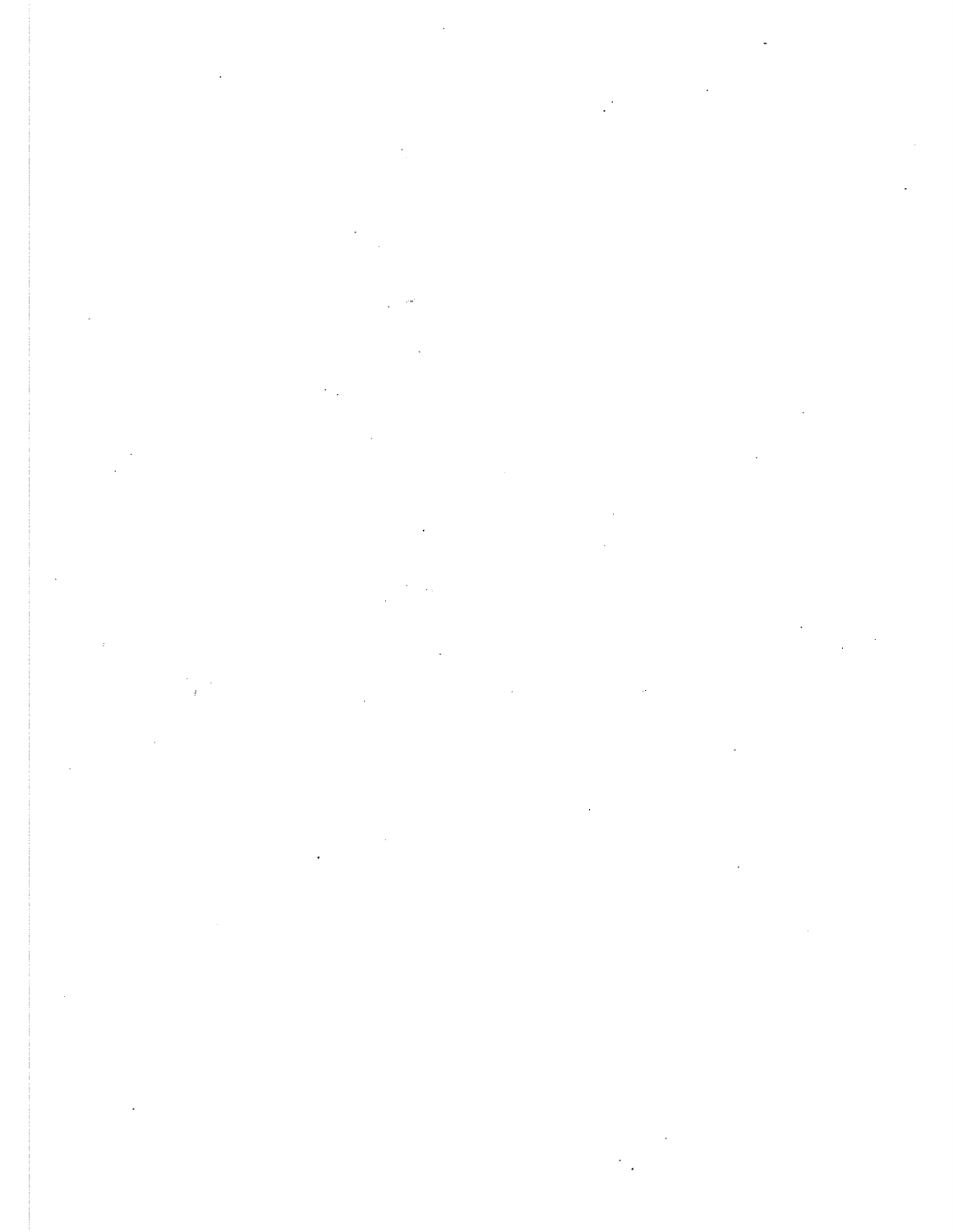#### C 0 N T E N T S

## Preface.......................................................... i Highlights. . . . . . . . . . . . . . . . . . . . . . . . . . . . . . . . . . . . . . . . . . . . . . . . . . . . . . . iii Plant closings ............. \_. . . . . . . . . . . . . . . . . . . . . . . . . . . . . . . . . . . . . . v

Page

## Statistical tables

 $\ddot{\phantom{0}}$ 

| $\mathbf{1}$ . | Nonrubber footwear: U.S. production/value of producers' shipments,<br>imports for consumption, exports of domestic merchandise, and<br>apparent consumption, 1990-94 and by quarters, 1993-94             | $\mathbf{1}$ |
|----------------|-----------------------------------------------------------------------------------------------------------------------------------------------------------------------------------------------------------|--------------|
| 2 <sub>1</sub> | Employment in the U.S. nonrubber footwear industry, unemployment<br>rate for the nonrubber footwear industry (SIC 314), Producer Price<br>Index for footwear (BLS code 043), and Consumer Price Index for |              |
|                |                                                                                                                                                                                                           |              |
| 3.             | Nonrubber footwear: U.S. imports for consumption, by principal                                                                                                                                            |              |
|                | sources, Oct.-Dec. 1992-94, and annual 1992-94                                                                                                                                                            | 3            |
| 4.             | Rubber footwear: U.S. production, imports for consumption, exports<br>of domestic merchandise, and apparent consumption, 1990-94 and by                                                                   | 4            |
|                | 5. Fabric upper footwear with rubber or plastic soles: U.S. imports<br>for consumption, by principal sources, Oct.-Dec. 1992-94,                                                                          |              |
|                |                                                                                                                                                                                                           | 5            |
| 6.             | Protective footwear: U.S. imports for consumption, by principal                                                                                                                                           |              |
| 7.             | sources, Oct.-Dec. 1992-94, and annual 1992-94<br>Nonrubber footwear: U.S. exports of domestic merchandise, by                                                                                            | 6            |
|                | $\frac{1}{2}$ principal markets, Oct.-Dec. 1992-94, and annual 1992-94                                                                                                                                    | 7            |
|                |                                                                                                                                                                                                           |              |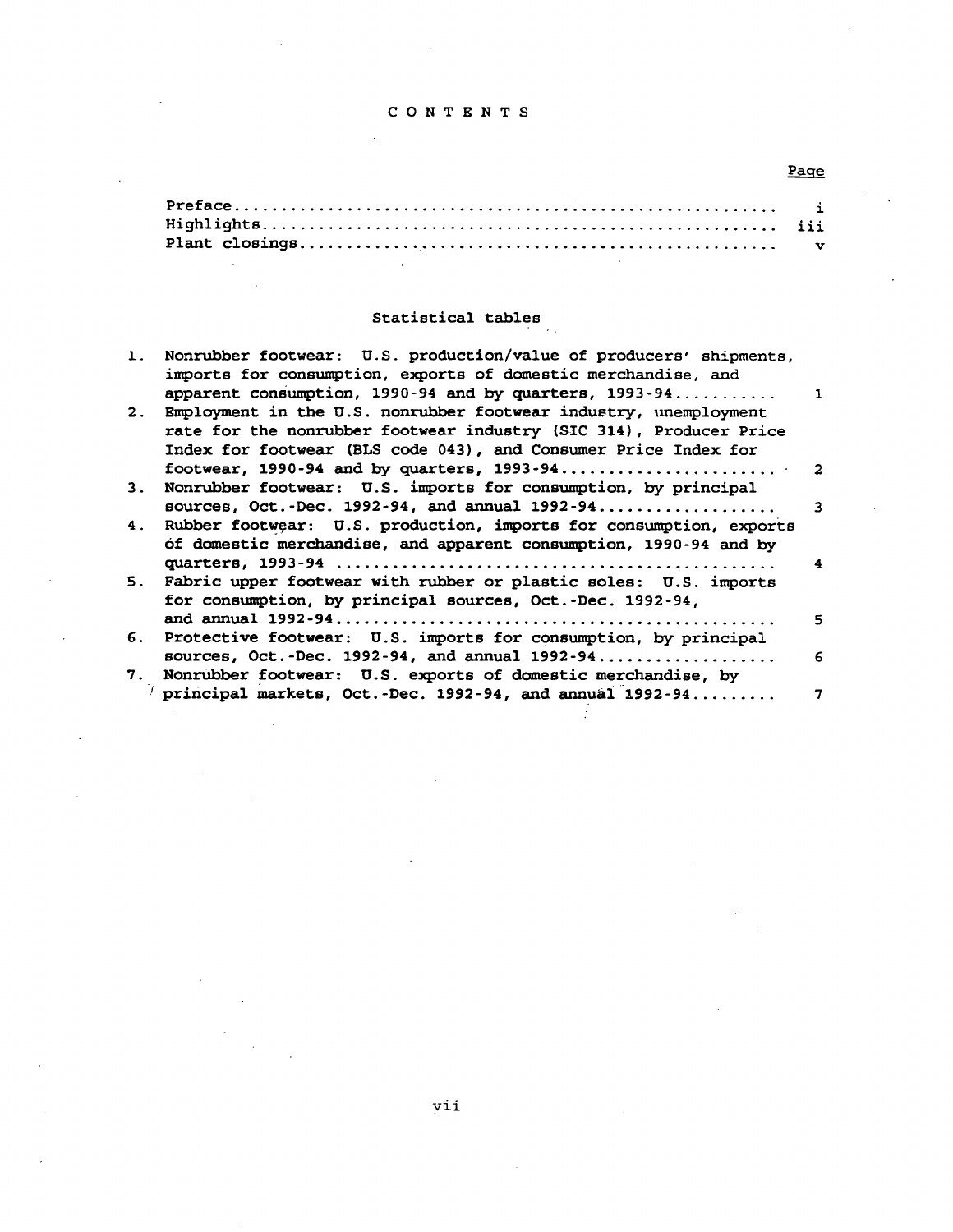$\label{eq:2.1} \mathcal{L}(\mathcal{L}(\mathcal{L})) = \mathcal{L}(\mathcal{L}(\mathcal{L})) = \mathcal{L}(\mathcal{L}(\mathcal{L})) = \mathcal{L}(\mathcal{L}(\mathcal{L}))$  $\label{eq:2.1} \mathcal{L}(\mathcal{L}^{\mathcal{L}}_{\mathcal{L}}(\mathcal{L}^{\mathcal{L}}_{\mathcal{L}}))\leq \mathcal{L}(\mathcal{L}^{\mathcal{L}}_{\mathcal{L}}(\mathcal{L}^{\mathcal{L}}_{\mathcal{L}}))$ 

 $\label{eq:2.1} \frac{1}{\sqrt{2}}\int_{\mathbb{R}^3} \frac{d\mathbf{x}}{|\mathbf{x}|^2} \, d\mathbf{x} \, d\mathbf{x} \, d\mathbf{x} \, d\mathbf{x} \, d\mathbf{x} \, d\mathbf{x} \, d\mathbf{x} \, d\mathbf{x} \, d\mathbf{x} \, d\mathbf{x} \, d\mathbf{x} \, d\mathbf{x} \, d\mathbf{x} \, d\mathbf{x} \, d\mathbf{x} \, d\mathbf{x} \, d\mathbf{x} \, d\mathbf{x} \, d\mathbf{x} \, d\mathbf{x} \, d\mathbf{x} \, d$ 

 $\label{eq:2.1} \frac{1}{\sqrt{2}}\int_{\mathbb{R}^3}\frac{1}{\sqrt{2}}\left(\frac{1}{\sqrt{2}}\right)^2\frac{1}{\sqrt{2}}\left(\frac{1}{\sqrt{2}}\right)^2\frac{1}{\sqrt{2}}\left(\frac{1}{\sqrt{2}}\right)^2\frac{1}{\sqrt{2}}\left(\frac{1}{\sqrt{2}}\right)^2\frac{1}{\sqrt{2}}\left(\frac{1}{\sqrt{2}}\right)^2\frac{1}{\sqrt{2}}\frac{1}{\sqrt{2}}\frac{1}{\sqrt{2}}\frac{1}{\sqrt{2}}\frac{1}{\sqrt{2}}\frac{1}{\sqrt{2}}$ 

 $\mathcal{L}(\mathcal{L}^{\mathcal{L}})$  and  $\mathcal{L}(\mathcal{L}^{\mathcal{L}})$  and  $\mathcal{L}(\mathcal{L}^{\mathcal{L}})$ 

 $\mathcal{A}^{\mathcal{A}}_{\mathcal{A}}$  and  $\mathcal{A}^{\mathcal{A}}_{\mathcal{A}}$ 

 $\label{eq:2.1} \mathcal{L}_{\mathcal{A}}(x) = \mathcal{L}_{\mathcal{A}}(x) \mathcal{L}_{\mathcal{A}}(x) \mathcal{L}_{\mathcal{A}}(x)$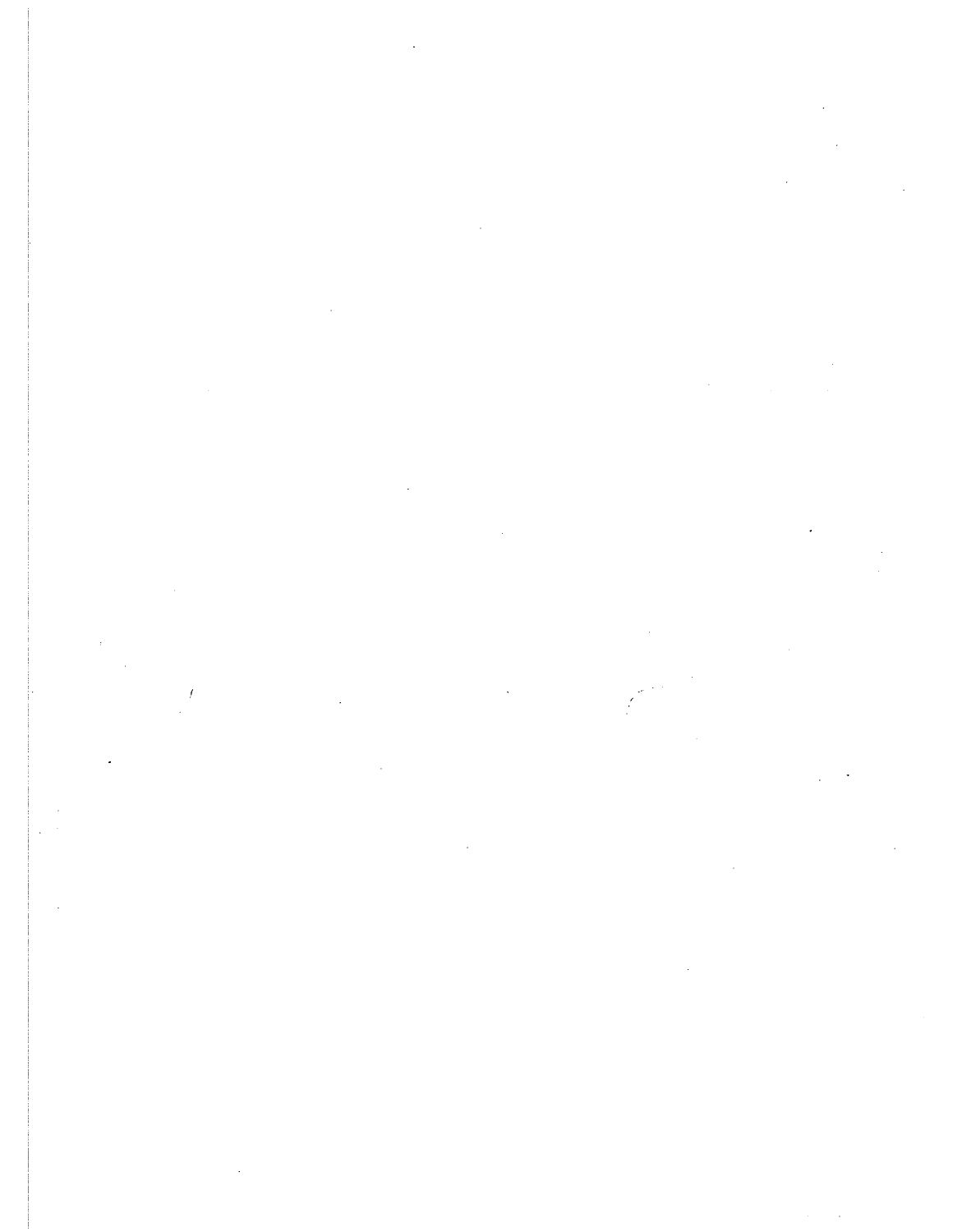Nonrubber footwear: U.S. production/value of producers' shipments, imports for consumption, exports of domestic merchandise, and apparent cons~tion, 1990-94 and by quarters, 1993-94

| Period               |                            | Imports                  |                |                         |                                         | Change from year-earlier period1/ |                         |                      |                         |
|----------------------|----------------------------|--------------------------|----------------|-------------------------|-----------------------------------------|-----------------------------------|-------------------------|----------------------|-------------------------|
|                      | Production/<br>shipments2/ |                          | <b>Exports</b> | Apparent<br>consumption | Ratio of<br>imports to<br>consumption1/ | Production/<br>shipments          | Imports                 | <b>Exports</b>       | Apparent<br>consumption |
|                      |                            | Quantity (million pairs) |                |                         |                                         |                                   | Percent-                |                      |                         |
| 1990<br>1991         | 184.6<br>169.0             | 897.5<br>937.2           | 15.2<br>18.1   | 1,066.9<br>1,088.0      | 84<br>86                                | -17<br>-8                         | 4<br>4                  | 5<br>19              | 0<br>2                  |
| 1992<br>1993.<br>.   | 164.8<br>171.7             | 974.2<br>1,065.3         | 21.4<br>20.7   | 1,117.7<br>1,216.3      | 87<br>88                                | $-2$<br>4                         | 4<br>9                  | 18<br>$-3$           | 3<br>9                  |
| $1994$ $3/$<br>1993: | 156.7                      | 1,101.3                  | 22.5           | 1,235.5                 | 89                                      | $-9$                              | $\overline{\mathbf{z}}$ | 9                    | 2                       |
| Jan.-Mar             | 43.3                       | $-269.2$                 | 4.8            | 307.7                   | 87                                      | 5                                 | 3 <sub>1</sub>          | -10                  | 3                       |
| Apr.-Jun             | 44.6                       | 261.9                    | 5.4            | 301.1                   | 87                                      | 9                                 | 18                      | $-2$                 | 17                      |
| Jul.-Sep             | 42.8                       | 296.5                    | 5.4            | 333.9                   | 89                                      | -2                                | 11                      | 2                    | 9                       |
| Oct.-Dec<br>1994:3/  | 41.0                       | 237.8                    | 5.1            | 273.7                   | 87                                      | 4                                 | 7                       | $-3$                 | $\overline{7}$          |
| Jan.-Mar             | 40.0                       | 283.1                    | 5.5            | 317.7                   | 89                                      | -8                                | 5                       | 16                   | 3                       |
| Apr.-Jun             | 39.2                       | 281.8                    | 5.3            | 315.7                   | 89                                      | $-12$                             | 8                       | $-3$                 | 5                       |
| Jul.-Sep<br>Oct.-Dec | 38.2<br>39.3               | 301.1<br>235.2           | 5.5<br>6.2     | 333.8<br>268.4          | 90<br>88                                | -11<br>-4                         | 2<br>$-1$               | $\overline{z}$<br>22 | -0<br>$-2$              |
|                      |                            | Value (million dollars)  |                |                         |                                         |                                   | Percent-                |                      |                         |
| 1990                 | 3,671.8                    | 8,408.5                  | 254.5          | 11,825.8                | 71                                      | -2                                | 13                      | 42                   | 7                       |
| $1991$               | 3,521.4                    | 8,311.9                  | 305.6          | 11,527.7                | 72                                      | $\frac{-4}{2}$<br>$\sim$ $\sim$   | $-1$                    | 20                   | -3                      |
| $1992 \ldots \ldots$ | 3,586.4                    | 8,587.5                  | 341.9          | 11,832.0                | 73                                      |                                   | $\overline{\mathbf{3}}$ | 12                   | $\overline{\mathbf{3}}$ |
| 1993.<br>.           | 3,753.3                    | 9,256.2                  | 330.8          | 12,678.7                | 73                                      | $\overline{\mathbf{5}}$           | 8                       | -3                   | $\overline{\mathbf{z}}$ |
| $1994$ $3/$<br>1993: | 3,895.6                    | 9,656.8                  | 379.4          | 13,173.0                | 73                                      | 4                                 | 4                       | 15                   | 4                       |
| Jan.-Mar             | 884.3                      | 2,110.2                  | 73.8           | 2,920.7                 | 72                                      | 11                                | 3                       | -6                   | -1                      |
| Apr.-Jun             | 882.0                      | 2,262.8                  | 82.0           | 3,062.8                 | 74                                      | 8                                 | 15                      | -1                   | 5                       |
| Jul.-Sep             | 1,013.4                    | 2,746.7                  | 86.7           | 3,673.3                 | 75                                      | 6                                 | 9                       | -9                   | 6                       |
| $Oct.-Dec$           | 973.6                      | 2,136.6                  | 88.2           | 3,021.9                 | 71                                      | -4                                | 0                       | 4                    | 6                       |
| 1994:37              |                            |                          |                |                         |                                         |                                   |                         |                      |                         |
| Jan.-Mar             | 950.1                      | 2,235.0                  | 85.7           | 3,099.4                 | 72                                      | 7                                 | 6                       | 16                   | 6                       |
| Apr.-Jun             | 901.5                      | 2.384.4                  | 88.2           | 3,197.8                 | 75                                      | $\overline{2}$                    | 5                       | $\overline{7}$       | 4                       |
| $Jul.-Sep$           | 991.0                      | 2,797.8                  | 99.1           | 3,689.7                 | 76                                      | -2                                | 2                       | 14                   | 0                       |
| $Oct.-Dec$           | 1,053.0                    | 2,239.6                  | 106.4          | 3,186.2                 | 70                                      | 8                                 | 5                       | 21                   | 5                       |

1/ Percentages based on unrounded data.

2/ "Quantity" represents U.S. production, and "value" represents shipments of domestically manufactured footwear. 3/ Preliminary.

Note.--Because of rounding, figures may not add to totals shown.

Source: Compiled by the U.S. International Trade Commission from official statistics of the U.S. Department of Commerce.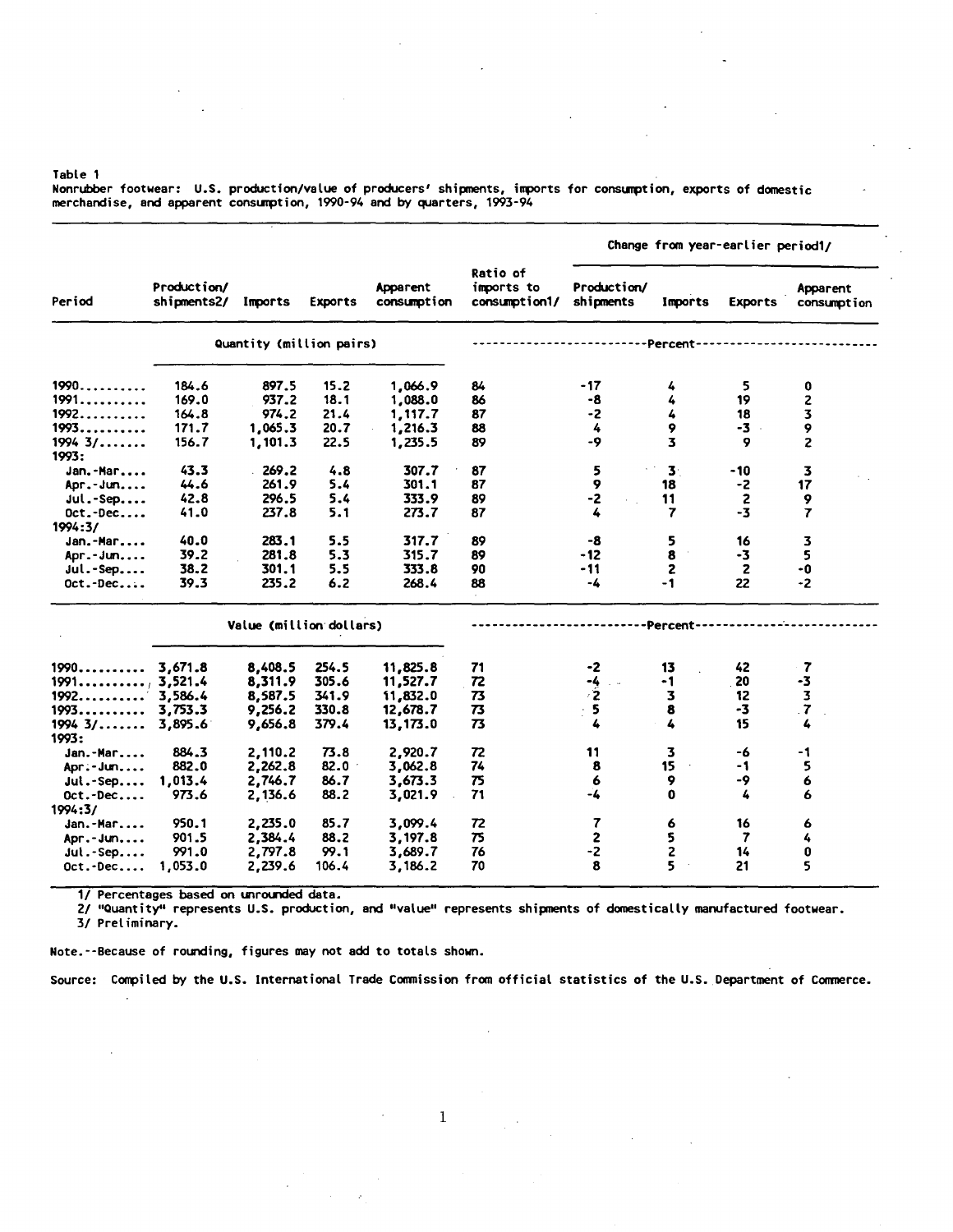Employment in the U.S. nonrubber footwear industry, unemployment rate for the nonrubber footwear industry (SIC 314), Producer Price Index for footwear CBLS code 043), end Consuner Price Index for footwear, 1990-94 and by quarters, 1993-94

|                    | <b>Employment</b> |                     | Change from<br>year-earlier period |                       |                        | Producer       | Consumer<br>Price<br>Index |  |
|--------------------|-------------------|---------------------|------------------------------------|-----------------------|------------------------|----------------|----------------------------|--|
| Period             | Total             | Production          | Total<br>employment                | Production<br>workers | Unemployment<br>rate1/ | Price<br>Index |                            |  |
|                    |                   | -----1,000 workers- |                                    | -Percent-             |                        | $(1982=100)$   | $(1982 - 84 = 100)$        |  |
| $1990$             | 73.9              | 62.7                | -4                                 | -5                    | 8.0                    | 125.6          | 117.4                      |  |
| 1991               | 67.3              | 56.6                | $-9$                               | $-10$                 | 12.3                   | 128.6          | 120.9                      |  |
| $1992$             | 64.3              | 53.5                | -4                                 | -5                    | 12.8                   | 132.0          | 125.0                      |  |
| 1993               | 62.9              | 51.8                | $-2$                               | -3                    | 9.8                    | 134.4          | 125.9                      |  |
| $1994 2/$          | 60.3              | 49.5                | -4                                 | -4                    | 8.2                    | 135.5          | 126.1                      |  |
| 1993:              |                   |                     |                                    |                       |                        |                |                            |  |
| Jan.-Mar           | 62.5              | 51.5                |                                    | -3                    | 11.0                   | 133.7          | 126.1                      |  |
| Apr.-Jun           | 62.7              | 51.7                |                                    | -4                    | 12.2                   | 134.3          | 125.9                      |  |
| Jul.-Sep           | 62.8              | 51.7                | $-2$<br>$-3$<br>$-3$               | -4                    | 7.9                    | 134.8          | 125.3                      |  |
| $Oct.-Dec. \ldots$ | 63.5              | 52.2                | $-1$                               | $-2$                  | 8.1                    | 134.9          | 126.3                      |  |
| 1994:2/            |                   |                     |                                    |                       |                        |                |                            |  |
| Jan.-Mar           | 61.5              | 50.6                | $\omega \sim \epsilon^2$           |                       | 19.3<br>$\sim 10^4$    | 135.3          | 127.1                      |  |
| Apr.-Jun           | 60.8              | 50.1                |                                    | $-2$<br>$-3$          | 8.3                    | 135.3          | 127.0                      |  |
| Jul.-Sep           | 59.8              | 49.0                | -2<br>-3<br>-5<br>-7               | $-5$                  | 3.5                    | 135.4          | 125.7                      |  |
| Oct.-Dec           | 59.0              | 48.5                |                                    | $-7$                  | 1.7                    | 136.1          | 124.6                      |  |

1/ Data on quarterly unemployment rates are subject to considerable fluctuation because of the small sample used and therefore, should be used with caution.

2/ Preliminary.

 $\overline{I}$ 

Source: Compiled by the U.S. International Trade Commission from official statistics of the U.S. Department of Labor.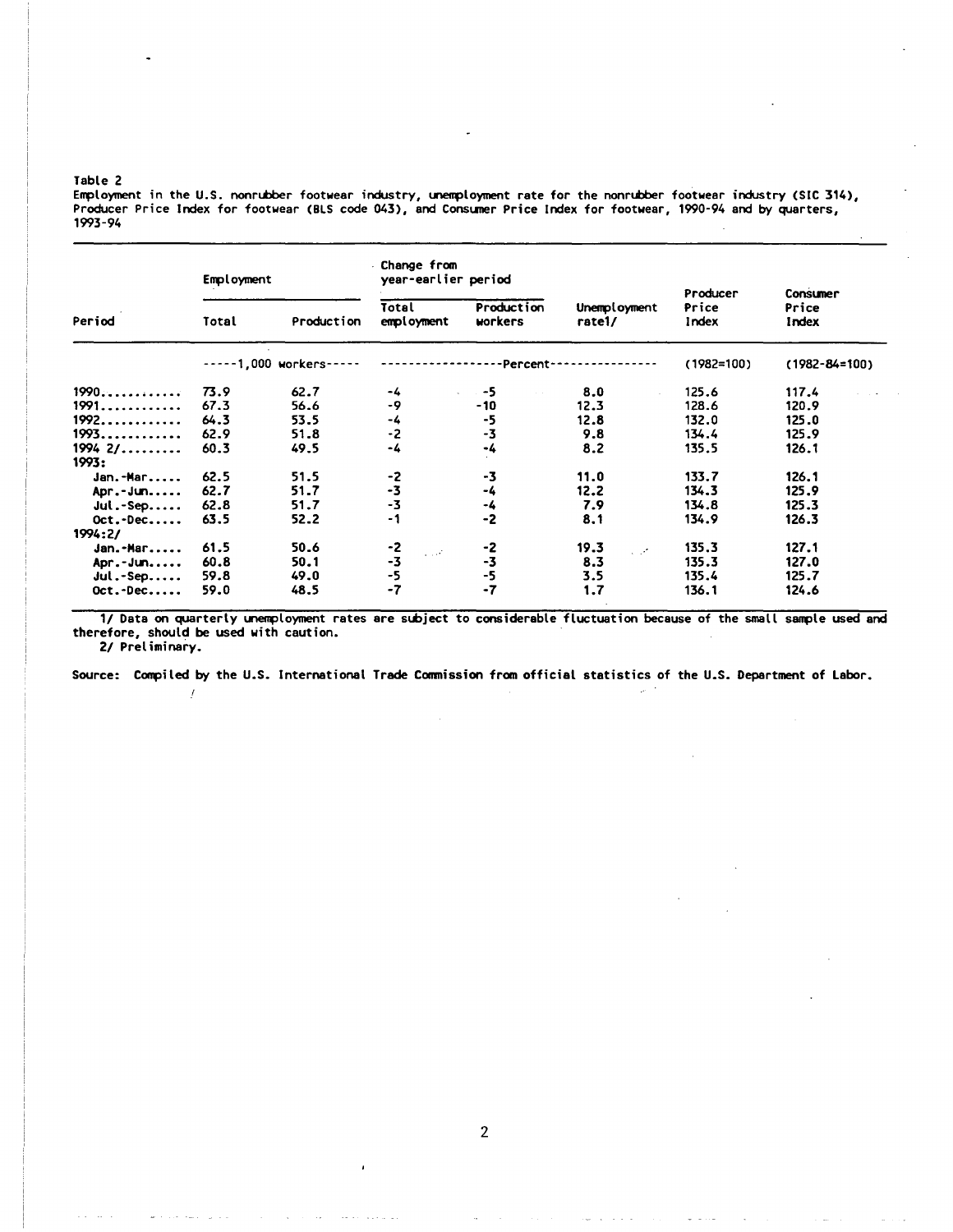| Table 3 |  | Oct.-Dec. 1992-94, and annual 1992-94 | Nonrubber footwear: U.S. imports for consumption, by principal sources, |  |
|---------|--|---------------------------------------|-------------------------------------------------------------------------|--|

 $\langle \sigma \rangle$ 

 $\omega_{\rm{max}}$ 

|                                  | $0ct.$ -Dec. $-$ -   |                       |                        | Percentage                           |                      |                     |                    |                                     |
|----------------------------------|----------------------|-----------------------|------------------------|--------------------------------------|----------------------|---------------------|--------------------|-------------------------------------|
|                                  |                      |                       |                        | change,<br>$0ct.$ -                  |                      |                     |                    | Percentage<br>change,               |
|                                  |                      |                       |                        | Dec. 1994                            |                      |                     |                    | 1994                                |
|                                  |                      | 1993                  | 1994                   | from Oct. -<br><u> Dec. 1993</u>     | <u> 1992 </u>        | <u> 1993 </u>       | 1994               | from<br><u> 1993</u>                |
| <u>Source</u>                    | 1992                 |                       | Quantity (1,000 pairs) |                                      |                      |                     |                    |                                     |
|                                  | 121,037              | 140,224               | 149,391                | 6.5                                  | 506,057              | 622,240             | 680,719            | 9.4                                 |
| China<br><u> Brazil</u>          | 25,360               | 31,235                | 20,802                 | $-33.4$                              | 106,122              | 130,001             | 121,239            | 6.7<br>٠                            |
| Italy                            | 7,156                | 7,868                 | 8,376                  | 6.5                                  | 34,798               | 35,445              | 42,394             | 19.6                                |
| Indonesia                        | 18,846               | 19,510                | 18,189                 | 6.8                                  | 76,806               | 84,275              | 79,016             | $\overline{\phantom{0}}$<br>6.2     |
| Spain                            | 4,027                | 4,129                 | 6,387<br>4,953         | 54.7<br>5.1                          | 15,476<br>70,704     | 15,080<br>36,490    | 24,256<br>24,294   | 60.8<br>-<br>33.4                   |
| <u> Korea</u>                    | 11,650<br>11,766     | 5,217<br>7,366        | 5,687                  | 22.8<br>$\overline{\phantom{0}}$     | 75.346               | 46,715              | 32,705             | ۰<br>30.0                           |
| Taiwan<br>Thailand               | 6,134                | 5,157                 | 5,587                  | 8.3                                  | 25,500               | 25,464              | 24,508             | $\overline{\phantom{a}}$<br>3.8     |
| Mexico                           | 1,725                | 1,474                 | 1,505                  | 2.1                                  | 6,979                | 6,639               | 5,977              | ۰<br>10.0                           |
| Portugal                         | 844                  | 867                   | 1,119                  | 29.1                                 | 3,523<br>848         | 3,907<br>1,382      | 4,540<br>1,884     | 16.2<br>36.3                        |
| Canada                           | 299<br>842           | 543<br>782            | 800<br>716             | 47.3<br>8.4                          | 2,248                | 2,822               | 2,833              | 0.4                                 |
| United Kingdom<br>Hong Kong      | 3,123                | 2,866                 | 2,322                  | $-19.0$                              | 13,779               | 13,464              | 13,197             | 2.0<br>$\overline{\phantom{0}}$     |
| India                            | 896                  | 1,624                 | 1,117                  | 31.2                                 | 4,569                | 6,619               | 7,950              | 20.1                                |
| Philippines                      | 2,460                | 2,836                 | 2,381                  | 16.0<br>$\overline{\phantom{a}}$     | 9,185                | 10,681              | 11,039             | 3.4                                 |
| France                           | 211                  | 260                   | 332<br>761             | 27.7<br>57.6                         | 919<br>2,619         | 1,079<br>1,833      | 1,300<br>2,638     | 20.5<br>43.9                        |
| Germany                          | 674<br>755           | 483<br>315            | 441                    | 40.0                                 | 2,740                | 1,239               | 963                | 22.3                                |
| Dominican Rep<br><u> Romania</u> | 422                  | 474                   | 463                    | 2.3                                  | 1,166                | 1,718               | 1,874              | 9.1                                 |
| Hungary                          | 97                   | 164                   | 204                    | 24.4                                 | 425                  | 598                 | 756                | 26.4                                |
| All Other                        | .786                 | 4,358                 | 3,651                  | 16.2                                 | 14,405               | <u> 17.566</u>      | <u> 17, 175</u>    | 2.2                                 |
| $Total$                          | 222,121              | 237,761               | 235,193<br>815         | 1.1<br>$\overline{\phantom{0}}$      | 974,223<br>3,621     | 1,065,267<br>2,501  | 1,101,268<br>2,405 | 3.4<br>3.8                          |
| CBI total                        | 999<br>13,850        | 650<br><u> 14,508</u> | <u> 17.813</u>         | 25.4<br>22.8                         | 59,904               | 60,689              | <u>78,469</u>      | 29.3                                |
| <u>European Union tot</u>        |                      |                       | Value (1,000 dollars)  |                                      |                      |                     |                    |                                     |
|                                  | 749,908              | 900,913               | 1,018,522              | 13.1                                 | 2,969,726            | 3,881,544           | 4,430,717          | 14.1                                |
| China<br>Brazil                  | 279,730              | 345,595               | 233,791                | - 32.4                               | 1,098,912            | 1,396,454           | 1,251,907          | $-10.4$                             |
| Italy                            | 179,608              | 173,377               | 220,189                | 27.0                                 | 771,644              | 742,656             | 865,975            | 16.6                                |
| Indonesia                        | 157,916              | 171,500               | 179,572                | 4.7                                  | 606,705              | 722,119             | 724,607            | 0.3                                 |
| <b>Spain</b>                     | 71,866               | 65,280                | 104,249                | 59.7                                 | 270,434<br>1,073,106 | 243,148<br>621,808  | 350,894<br>409,194 | 44.3<br>34.2                        |
| Korea<br><b>Taiwan</b>           | 195,676<br>130,322   | 86,664<br>86,055      | 87,719<br>68,504       | 1.2<br>20.4                          | 695,603              | 449,346             | 327,548            | 27.1                                |
| Thailand                         | 65,257               | 57,464                | 67,436                 | 17.4                                 | 263,281              | 271,112             | 280,612            | 3.5                                 |
| Mexico                           | 35,136               | 25,838                | 25,965                 | 0.5                                  | 119,728              | 113,450             | 98,608             | 13.1<br>-                           |
|                                  | 16,480               | 17,509                | 25,360                 | 44.8                                 | 65,716               | 72,324              | 90,684             | 25.4                                |
| $"Canada$                        | 8,899                | 15,520<br>23,731      | 24,925                 | 60.6<br>- 3.5                        | 24,399<br>69,662     | 37,490<br>82,788    | 58,073<br>84,187   | 54.9<br>1.7                         |
| United Kingdom<br>Hong Kong      | 24,693<br>26,366     | 24,752                | 22,894<br>17,828       | 28.0                                 | 104,767              | 112,700             | 108,457            | 3.8                                 |
| India                            | 13,921               | 23,647                | 15,966                 | - 32.5                               | 60,519               | 84,323              | 88,065             | 4.4                                 |
| Philippines                      | 11,406               | 18,821                | 15,263                 | $-18.9$                              | 48,304               | 59,509              | 68,436             | 15.0                                |
| France                           | 11,070               | 14,014                | 14,873                 | 6.1                                  | 45,343               | 52,975              | 51,866             | $\mathcal{A}$<br>2.1<br>26.8        |
| Germany                          | 16,067<br>4,737      | 10,852<br>1,395       | 12,759<br>8,753        | 17.6<br>527.5                        | 60.723<br>12,955     | 40,987<br>4,490     | 51,979<br>22,428   | 399.5                               |
| Dominican Rep<br><b>ERomania</b> | 3,700                | 4,817                 | 6,095                  | 26.5                                 | 10,485               | 16,380              | 22,032             | 34.5                                |
| Hungary                          | 2,456                | 4,330                 | 5,947                  | 37.3                                 | 11,763               | 15,522              | 21,355             | 37.6                                |
| All Other                        | 57,673               | 64,470                | 62,973                 | 2.3                                  | <u>203,725</u>       | 235,087             | <u> 249,140</u>    | 6.0                                 |
| Total                            | 2,062,897            | 2,136,555             | 2,239,594              | 4.8                                  | 8,587,509            | 9,256,221           | 9,656,772          | 4.3                                 |
| CBI total                        | 7,383                | 5,860                 | 15,014                 | 156.2                                | 23,411               | 19,847              | 45,208             | 127.8                               |
| <u>European Union tot</u>        | 321,904              | <u>307,696</u>        | <u>403,868</u>         | <u>31.3</u><br>Unit value (per pair) | <u>1,291,493</u>     | <u>1,246,176</u>    | 1,508,879          | 21.1                                |
|                                  |                      |                       |                        |                                      |                      |                     |                    |                                     |
| China                            | \$6.19<br>11.03      | \$6.42<br>11.06       | \$6.81<br>11.23        | 6.1<br>1.5                           | \$5.86<br>10.35      | \$6.23<br>10.74     | \$6.50<br>10.32    | 4.3<br>3.9                          |
| Brazil<br>Italy                  | 25.09                | 22.03                 | 26.28                  | 19.3                                 | 22.17                | 20.95               | 20.42              | $\qquad \qquad \blacksquare$<br>2.5 |
| Indonesia                        | 8.37                 | 8.79                  | 9.87                   | 12.3                                 | 7.89                 | 8.56                | 9.17               | 7.1                                 |
| Spain                            | 17.84                | 15.81                 | 16.32                  | 3.2                                  | 17.47                | 16.12               | 14.46              | 10.3<br>۰                           |
| Korea                            | 16.79                | 16.61                 | 17.71                  | 6.6                                  | 15.17                | 17.04               | 16.84              | 1.2                                 |
| Taiwan<br><b>Thailand</b>        | 11.07<br>10.63       | 11.68<br>11.14        | 12.04<br>12.07         | 3.1<br>8.3                           | 9.23<br>10.32        | 9.61<br>10.64       | 10.01<br>11.44     | 4.2<br>7.5                          |
| Mexico                           | 20.36                | 17.52                 | 17.25                  | -1.5                                 | 17.15                | 17.08               | 16.49              | 3.5                                 |
| $Portugal$                       | 19.52                | 20.19                 | 22.66                  | 12.2                                 | 18.65                | 18.51               | 19.97              | 7.9                                 |
| Canada                           | 29.76                | 28.58                 | 31.15                  | 9.0                                  | 28.77                | 27.12               | 30.82              | 13.6                                |
| United Kingdom                   | 29.32                | 30.34                 | 31.97                  | 5.4<br>-                             | 30.98                | 29.33               | 29.71              | 1.3                                 |
| Hong Kong<br>India               | 8.44<br>15.53        | 8.63<br>14.56         | 7.67<br>14.29          | 11.1<br>1.9                          | 7.60<br>13.24        | 8.37<br>12.73       | 8.21<br>11.07      | 1.9<br><br>13.0                     |
| Philippines                      | 4.63                 | 6.63                  | 6.41                   | 3.3                                  | 5.25                 | $-5.57$             | 6.19               | 11.1                                |
| France                           | 52.46                | 53.90                 | 44.79                  | - 16.9                               | 49.33                | $\epsilon$<br>49.09 | 39.89              | $-18.7$                             |
| Germany                          | 23.83                | 22:46                 | 16.76                  | - 25.4                               | 23.18                | 22.36               | 19.70              | - 11.9                              |
| Dominican Rep                    | 6.27                 | 4.42                  | 19.84                  | 348.9                                | 4.72                 | 3.62                | 23.28              | 543.1                               |
| Romania<br>Hungary               | 8.76<br>25.31        | 10.16<br>26.40        | 13.16<br>29.15         | 29.5<br>10.4                         | 8.99<br>27.67        | 9.53<br>25.95       | 11.75<br>28.24     | 23.3<br>8.8                         |
| All Other                        |                      | 14.79                 | 17.24                  | 16.6                                 | <u> 14.14</u>        | 13.38               | <u> 14.50 </u>     | 8.4                                 |
| Total                            | $\frac{15.23}{9.28}$ | 8.98                  | 9.52                   | 6.0                                  | 8.81                 | 8.68                | 8.76               | 0.9                                 |
| CBI total                        | 7.39                 | 9.01                  | 18.42<br>22.67         | 104.4<br>6.9                         | 6.46                 | 7.93                | 18.79              | 136.9                               |
| European Union tot               | 23.24                | 21.20                 |                        |                                      | 21.55                | 20.53               | .19.22             | 6.4<br>$\overline{\phantom{a}}$     |

SOURCE: Compiled from official statistics of the U.S. Department of Commerce.

 $\mathcal{L}^{\text{max}}_{\text{max}}$  and  $\mathcal{L}^{\text{max}}_{\text{max}}$ 

 $\mathcal{L}^{\text{max}}_{\text{max}}$ 

 $\sim 10^{-10}$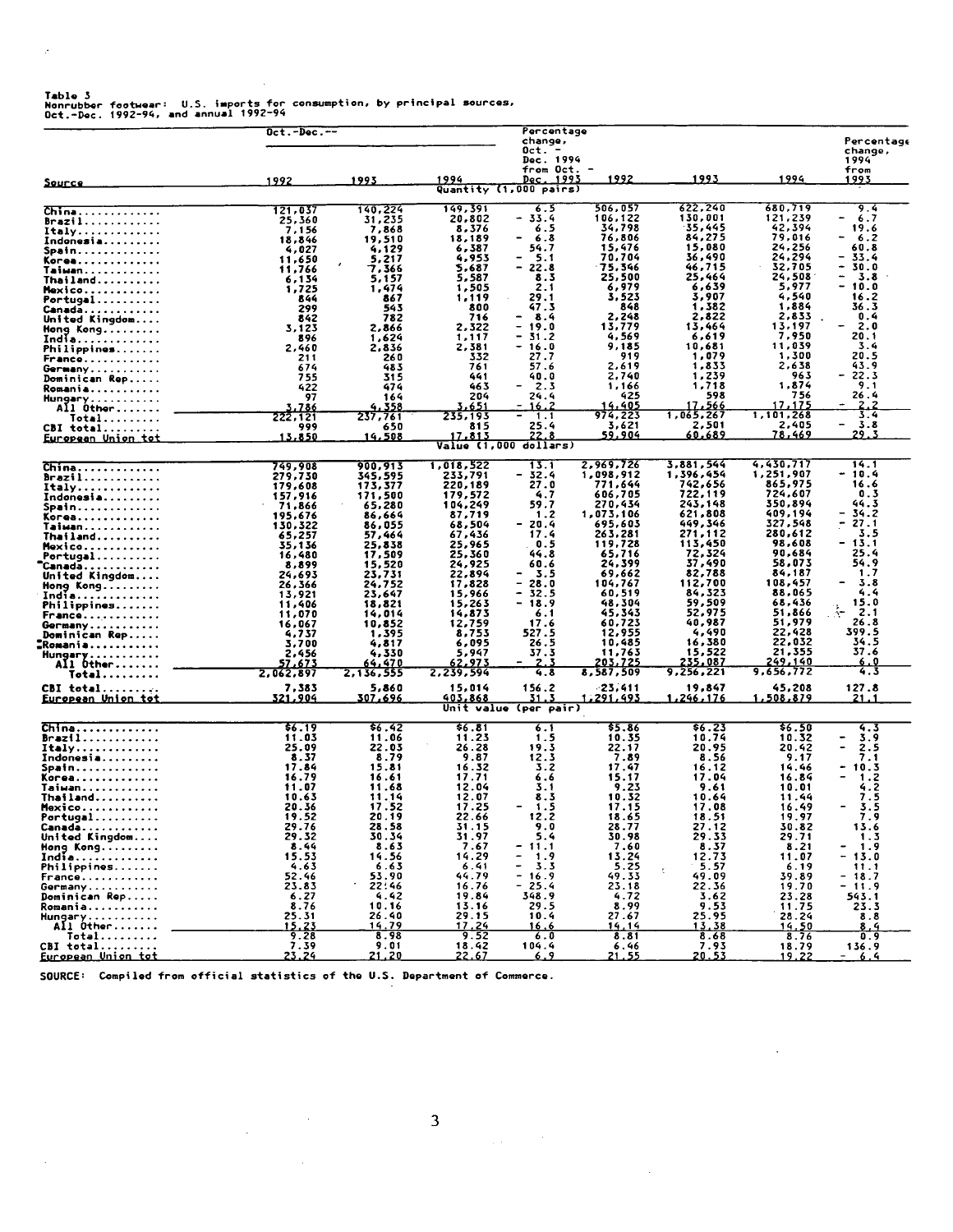Rubber footwear: U.S. production, imports for consumption, exports of domestic merchandise, and apparent consumption, 1990·94 and by quarters, 1993·94

|                                                              |          | Production Imports Exports consumption |          |                                         |                    | Change from year-earlier period1/ |                |                         |              |  |
|--------------------------------------------------------------|----------|----------------------------------------|----------|-----------------------------------------|--------------------|-----------------------------------|----------------|-------------------------|--------------|--|
| Period                                                       |          |                                        | Apparent | Ratio of<br>imports to<br>consumption1/ | Production Imports |                                   | Exports        | Apparent<br>consumption |              |  |
|                                                              |          | Quantity (million pairs)               |          |                                         |                    |                                   | -Percent--     |                         |              |  |
| Fabric-upper<br>footwear with<br>rubber or<br>plastic soles: |          |                                        |          |                                         |                    |                                   |                |                         |              |  |
| 1990                                                         | 89.7     | 199.2                                  | 8.7      | 280.3                                   | 71                 | 17                                | 5              | - 13                    | 9            |  |
| 1991                                                         | 97.5     | 213.4                                  | 9.7      | 301.2                                   | 71                 | 9                                 | 7              | 11                      | 7            |  |
|                                                              |          |                                        |          |                                         |                    |                                   |                |                         |              |  |
| 1992                                                         | 92.7     | 257.0                                  | 9.5      | 340.2                                   | 76                 | -5                                | 20             | $-2$                    | 13           |  |
| 1993                                                         | 62.5     | 260.0                                  | 9.2      | 313.3                                   | 83                 | -33                               | $\mathbf{1}$   | -3                      | -8           |  |
| 199421<br>1993:                                              | 59.8     | 300.5                                  | 9.6      | 350.8                                   | 86                 | $-4$                              | 16             | 4                       | 12           |  |
| Jan.-Mar                                                     | 21.2     | 89.4                                   | 2.8      | 107.8                                   | 83                 | -31                               | 4              | -2                      | -5           |  |
| Apr.-Jun                                                     | 17.1     | 71.3                                   | 2.2      | 86.2                                    | 83                 | $-37$                             | -2             | -6                      | -12          |  |
| Jul.-Sep                                                     | 11.5     | 48.8                                   | 2.1      | 58.2                                    | 84                 | $-27$                             | 8              | 8                       | -1           |  |
| Oct.-Dec                                                     | 12.9     | 50.5                                   | 2.2      | 61.1                                    | 83                 | - 34                              | -5             | $-11$                   | -13          |  |
| 1994:21                                                      |          |                                        |          |                                         |                    |                                   |                |                         |              |  |
| Jan.-Mar                                                     | 18.1     | 93.0                                   | 2.4      | 108.7                                   | 86                 | -14                               | 4              | -11                     | $\mathbf{1}$ |  |
| Apr.-Jun                                                     | 16.3     | 87.0                                   | 2.3      | 101.0                                   | 86                 | -4                                | 22             | 5                       | 17           |  |
| Jul.-Sep                                                     | 11.8     | 58.6                                   | 2.2      | 68.2                                    | 86                 | 3                                 | 20             | 6                       | 17           |  |
| Oct.-Dec                                                     | 13.6     | 61.9                                   | 2.6      | 72.9                                    | 85                 | 6                                 | 23             | 20                      | 19           |  |
|                                                              | $\prime$ | Quantity (million pairs)               |          |                                         |                    | $\omega_{\rm c} \sim 10^4$        | ------Percent· |                         |              |  |
| Protective                                                   |          |                                        |          |                                         |                    |                                   |                |                         |              |  |
| footwear:3/                                                  |          |                                        |          |                                         |                    |                                   |                |                         |              |  |
| 1990                                                         | 16.0     | 8.7                                    | 0.8      | 23.9                                    | 37                 | 13                                | 7              | 24                      | 11           |  |
| 1991                                                         | 15.6     | 8.0                                    | 0.9      | 22.7                                    | 35                 | $-2$                              | -8             | 17                      | -5           |  |
| 1992                                                         | 17.8     | 7.7                                    | 0.8      | 24.8                                    | 31                 | 14                                | -3             | -16                     | 9            |  |
|                                                              |          |                                        |          |                                         |                    | 0                                 |                |                         |              |  |
| 1993                                                         | 17.8     | 9.7                                    | 0.7      | 26.7                                    | 36                 |                                   | 25             | -2                      | 8            |  |
| 199421<br>1993:                                              | 18.2     | 12.0                                   | 0.8      | 29.4                                    | 41                 | $\mathbf{2}$                      | 23             | 12                      | 10<br>à.     |  |
| Jan.-Mar                                                     | 4.0      | 1.5                                    | 0.2      | 5.4                                     | 28                 | - 14                              | 16             | -35                     | -6           |  |
| Apr.-Jun                                                     | 4.9      | 2.0                                    | 0.2      | 6.7                                     | 30                 | $-2$                              | $-7$           | 9                       | -4           |  |
| Jul.-Sep                                                     | 4.2      | 3.2                                    | 0.2      | 7.2                                     | 44                 | $\overline{7}$                    | 30             | 43                      | 15           |  |
| Oct.-Dec                                                     | 4.7      | 3.0                                    | 0.2      | 7.5                                     | 40                 | 11                                | 65             | -8                      | 28           |  |
| 1994:21                                                      | 4.7      |                                        | 0.1      | 6.4                                     | 28                 | 17                                | 15             |                         |              |  |
| Jan.-Mar                                                     |          | 1.8                                    |          |                                         |                    |                                   |                | $-12$                   | 18           |  |
| Apr.-Jun                                                     | 4.8      | 2.5                                    | 0.2      | 7.2                                     | 35                 | -0                                | 25             | 4                       | 7            |  |
| Jul.-Sep                                                     | 4.2      | 4.3                                    | 0.1      | 8.3                                     | 51                 | $-1$                              | 34             | -37                     | 16           |  |
| Oct.-Dec                                                     | 4.5      | 3.4                                    | 0.4      | 7.5                                     | 45                 | -4                                | 15             | 110                     | -1           |  |

1/ Percentages based on unrounded data.

2/ Pret iminary.

3/ Data for 1992 and 1993 have been revised based on the 1993 annual report.

Note.--Because of rounding, figures may not add to totals shown.

Source: Compiled by the U.S. International Trade Commission from official statistics of the U.S. Department of Commerce.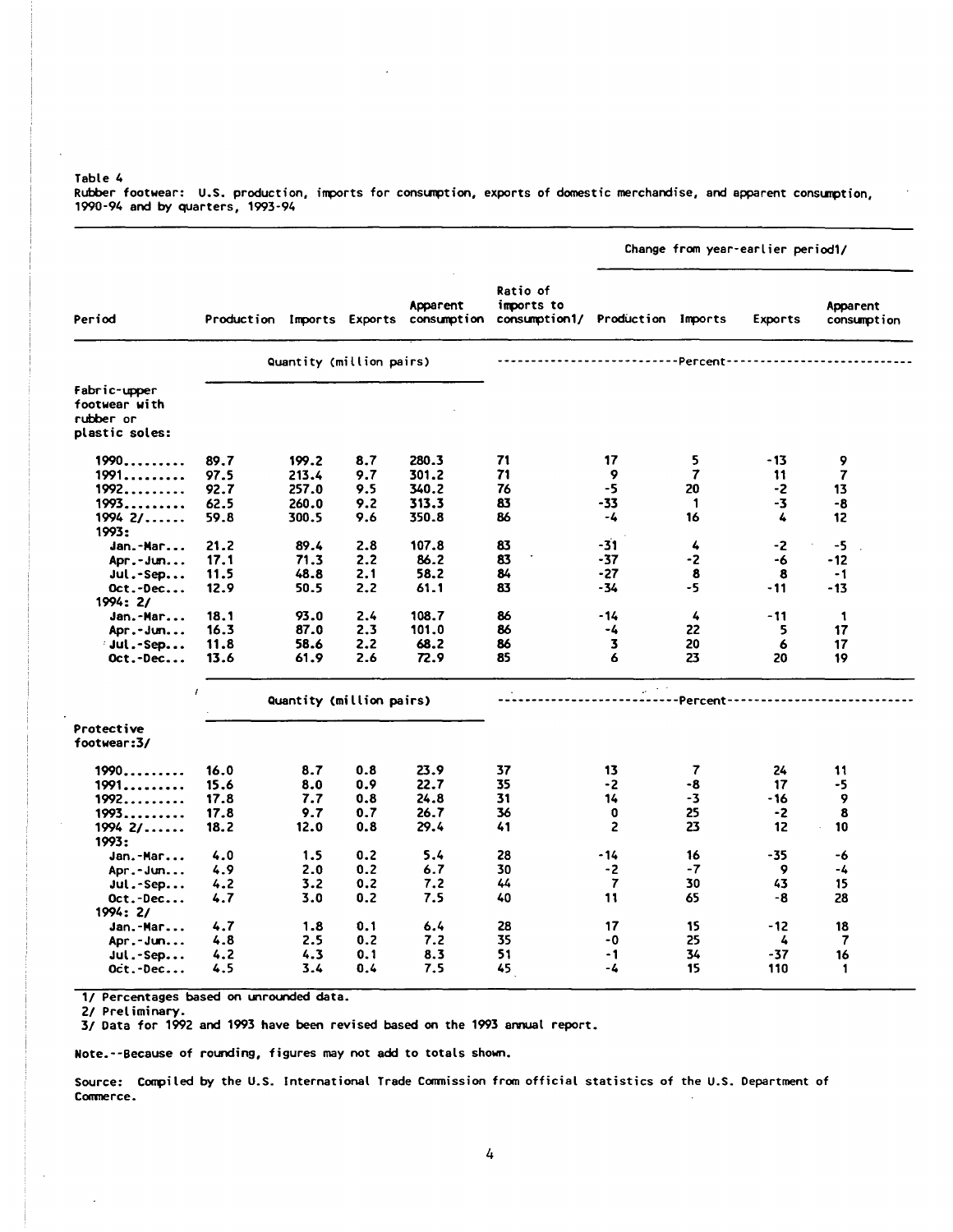versel upper footwear with rubber or plastic soles: U.S. imports for consumption,<br>by principal sources, Oct.-Dec. 1992-94, and annual 1992-94

 $Dct. -Dec. -$ Percentage change, Percentage change<br>1994 Det. -<br>Dec. 1994<br>from Oct.<br><u>Dec. 1993</u>  $\overline{a}$ from 1994 from Oct.<br>
91994 [1,010 pairs]<br>
91,017 22.6<br>
2.808 - 38.2<br>
4,176 126.8<br>
1,044 - 23.1<br>
2,221 28.6<br>
5,623 28.9<br>
2,564 63.1<br>
121 92.1<br>
151 115.8<br>
151 115.8 1992 1993 1992 1993 1994 1993 Source  $\begin{array}{r} 176,266 \\ 23.339 \\ 10,821 \\ 7,390 \end{array}$ 162,972  $\overline{\text{China}\dots\dots\dots\dots}$ 30,449  $33,452$ 211.786  $\overline{20.2}$  $7,975$ <br>2, 361<br>1, 812  $4,542$ <br> $1,841$ <br> $1,357$  $\frac{32,519}{8,875}$  $-33.1$ <br> $-59.5$ <br> $-18.5$ <br> $-3.4$  $15.621$ <br>17,259 Korea.............<br>Indonesia.........  $6.022$ <br>9.694<br>20.232 Taiwan............<br>Taiwan............ 1,044<br>
2,221<br>
5,623<br>
2,584<br>
2,584<br>
7,194<br>
5,263<br>
4,263<br>
4,263<br>
4,263<br>
4,263<br>
4,263<br>
4,263<br>
4,263<br>
4,263<br>
4,263<br>
4,40<br>
4,40<br>
4,40<br>
4,40<br>
4,40<br>
4,40<br>
4,40<br>
4,40<br>
4,40<br>
4,40<br>
4,40<br>
4,40<br>
4,40<br>
4,40<br>
4,40<br>
4,40<br>
4,40<br>
4,40<br>
4, 1,812<br>2,400<br>4,938<br>1,263<br>18<br>410  $7,333$ <br>10,023<br>19,477<br>2,953<br>143  $727$  $10,036$ <br> $18,717$ Mexico............<br>Dominican Rep.....  $4,362$ <br>1,584<br>63<br>568  $8.1$  $4,495$ <br> $221$ <br> $3,015$  $103.0$ <br>94.6<br>4.3  $\frac{7}{3}$ , 125<br>430 Italy..............<br>Philippines.......  $1,442$ <br>116<br>769<br>6,372 3,145<br>729<br>1,364<br>2,690<br>695<br>101  $4.3$ <br>  $200.0$ <br>  $71.8$ <br>  $6.7$ <br>  $12.8$ <br>  $12.8$ <br>  $-12.8$ <br>  $-4.3$ <br>  $220.0$ <br>  $433.3$  $115.8$ <br> $128.8$ <br> $324.2$ <br> $-17.4$ <br> $218.2$ <br> $38.5$  $-66$ <br>  $-62$ <br>  $-597$  $\frac{18}{168}$  $\frac{243}{794}$  $\mathbf{1}$ 200 2,522  $\frac{85}{24}$  $\frac{275}{235}$  $\frac{2}{82}$  $66$  $210$  $26$ <br>135<br>135<br>19<br>19<br>0 Germany...........<br>Israel............  $\frac{36}{119}$  $-38.5$ <br> $-11.9$ <br> $-9.7$ <br> $-31.6$  $101$ <br>  $681$ <br>  $231$ <br>  $114$ <br>  $32$ <br>  $46$ <br>  $84$  $781$   $258$   $79$   $10$  $726$ <br> $122$ <br>50  $101$ <br>45  $\frac{84}{15}$ Canada.............<br>France..............<br>Slovenia........... ۵  $\tilde{1}$   $\tilde{1}$   $\tilde{0}$ ż  $0.0$ Macao.............  $\mathbf 0$ 0  $21$  $0.0$  $\frac{3}{74}$ 433.3  $\begin{array}{r} 38 \\
84 \\
\hline\n300,497\n\end{array}$  $\frac{13.5}{29.7}$ <br>15.6<br>100.5 Japan.............<br>All Other....... 8  $\overline{15}$ 200.0  $64$  $\frac{94}{61,870}$ <br>3.584<br>336.5  $\frac{579}{259.984}$  $\frac{111}{53.364}$ <br>1,263  $\frac{138}{50,460}$  $\frac{31.9}{22.6}$ <br>57.9  $\frac{265}{256.978}$ Total..........<br>CBI total..........<br>European Union tot  $\frac{77}{9,131}$ <br>1,464  $2.955$  $4, 555$ <u>536 80.6</u><br><u>Value (1,000 dollars)</u><br>160,439 48.7 74 186 580 680 115  $\overline{\mathbf{3}}$ 328,400 518,311 China. . . . . . . . . . . . . . 83,188 107,904 690,887  $33.3$ 60, 439<br>45, 785<br>43, 1368<br>20, 568<br>17, 031<br>11, 279<br>5, 783<br>2, 510<br>4. 887<br>250,225<br>160,094<br>166,376<br>78,407<br>38,572<br>38,572<br>9,723<br>10,747<br>6,726<br>11.67<br>11.67<br>11.67  $-33.3$ <br>  $-34.6$ <br>  $-9.3$ <br>  $-37.2$ <br>  $4.3$ <br>  $137.3$ <br>  $65.0$ <br>  $6.5$ 107, 300<br>
20, 663<br>
24, 176<br>
24, 176<br>
14, 169<br>
3, 030<br>
1, 482<br>
1, 560<br>
1, 560<br>
1, 560 58.542<br>582.6427<br>106.467<br>57.137<br>56.974<br>8.478<br>5.597<br>5.597<br>10.289  $\begin{array}{r} 63,186 \\ 13,162 \\ 18,691 \\ 26,375 \\ 8,683 \\ 8,657 \\ 2,979 \end{array}$ 415,935<br>55,095<br>55,095<br>111,623<br>37,358<br>35,006  $-40.8$ <br>  $-108.8$ <br>  $-164.20$ <br>  $-20.4$ <br>  $-30.4$ <br>  $-40.8$ <br>  $-30.4$ <br>  $-30.4$ <br>  $-30.4$ <br>  $-30.4$ <br>  $-30.4$ <br>  $-30.4$ <br>  $-30.4$ <br>  $-30.4$ <br>  $-30.4$ <br>  $-30.4$ <br>  $-30.4$ <br>  $-30.4$ <br>  $-30.4$ <br>  $-30.4$ <br>  $-30.4$ <br>  $-30.4$ <br>  $-30.4$ <br>  $-30.4$ <br>  $-$ **Korea.............**<br>Korea.............<br>Indonesia......... Mexico............<br>Dominican Rep.....  $7,165$ <br>3,270 The Committee Committee Committee Committee Committee Committee Committee Committee Committee Committee Committee Committee Committee Committee Committee Committee Committee Committee Committee Committee Committee Committe  $\frac{629}{1.571}$  $5,684$ <br> $955$ <br> $1,841$ <br> $10,908$  $4.5$ <br>184.8<br>163.5<br>21.0<br>21.9<br>152.3 --------------------<br>Spain..............<br>Braziļ............  $\begin{array}{r} \n 743 \\
 \overline{)528} \\
 3,155\n \end{array}$  $1,533$ <br> $1,420$ <br> $1,416$  $2,362$ <br>  $2,087$ <br>  $11,302$  $\overline{817}$  $\mathcal{S}$ 134 2.836<br>436<br>575  $13,675$ <br>4,552<br>2,369 1,416<br>1,387<br>80527<br>757<br>757<br>2350<br>117<br>117 1,804<br>1,857<br>4,754<br>4,754<br>1,534<br>2,636<br>166  $\frac{256}{428}$  $\frac{1}{1}$ , 211<br>1, 018  $40.0$  $27.6$  $-23.7$ <br> $29.2$ <br> $-66.7$  $\frac{999}{998}$ <br>586<br>706<br>70<br>70  $480$ <br> $377$ <br> $202$  $3.327$ <br>1,090<br>1,177  $4,560$ <br> $1,714$ <br> $2,750$  $\ddot{\phantom{0}}$  $\frac{74.1}{11.7}$  $\begin{array}{r} 4.3 \\ 4.3 \\ 179.5 \\ 526.7 \\ 42.6 \end{array}$ France............<br>Slovenia..........  $\tilde{76}$  $50.0$ 240  $464$ <br>394  $\begin{array}{c}\n\text{Macao} \\
\downarrow \text{apian} \\
\text{Al}1 \text{ 0} \\
\text{then} \\
\end{array}$  $0.0$  $\mathbf{0}$ 15 104  $\begin{array}{r} \n \overline{)113} \\
 \overline{)634} \\
 \overline{)318,507}\n \end{array}$ 308 453<br>3,765<br><del>1,275,977</del> SΘ 8.7 646  $\frac{40.9}{18.8}$  $\frac{270,684}{270,684}$  $\begin{array}{r} 3,855 \\ \hline 1,411,886 \\ 20,134 \\ 22,184 \end{array}$  $\frac{1.073}{268.064}$ 2,420<br>4,039  $\frac{2.4}{10.7}$ Total..........<br>CBI total..........<br><u>European Union tot</u>  $1.024$  $2,976$ <br>1,651  $5.783$ <br> $5.274$  $82.1$  $7.176$  $\frac{8,667}{12,900}$  $132.3$ 5,688  $43.0$ 6,987 72  $\mathbf{0}$ (per pair)<br>
21.4<br>
- 4.2<br>
- 8.0<br>
10.6<br>
- 6.6<br>
- 7.8<br>
16.8  $$2.01$ <br>  $12.79$ <br>  $6.20$ <br>  $11.68$ <br>  $3.72$ <br>  $1.79$  $$3.22$ <br>17.01<br>11.22<br>17.81  $$2.94$ <br>16.39<br>9.83<br>15.87  $\frac{$3.26}{16.01}$ <br>9.27<br>17.66  $10.9$ <br> $-$  2.3<br> $-$  5.7  $China...$ .......... \$2.73 - 14743-23433-24332-24332-24332-24332-257432-257432-257432-257432-257432-257432-257432-257432-257432 **Korea.............**<br>Indonesia..........  $\begin{array}{r} -5.7 \\ +1.3 \\ -3.6 \\ -17.3 \\ -15.2 \\ -15.2 \\ -55.8 \\ -55.8 \\ -55.3 \\ -35.4 \\ -30.6 \\ \end{array}$ **Taiwan............**<br>Taiwan.............<br>Thailand...........  $\begin{array}{r} 1.668 \\ 8.088 \\ 1.902 \\ 2.203 \\ 4.484 \\ 9.223 \\ 4.038 \end{array}$  $8.20$ <br>  $2.17$ <br>  $1.91$ <br>  $23.52$ <br>  $4.23$  $5.69$ <br>1.97 Mexico............<br>Dominican Rep.....  $-7.8$ <br>  $-11.8$ <br>  $-25.3$ <br>  $-17.9$ <br>  $-149.5$ <br>  $-39.6$  $\begin{array}{r} 1.88 \\ 25.32 \\ 3.41 \\ 9.72 \end{array}$ 2.42  $2\overline{2}.86$ <br>3.94 Italy.............<br>Philippines.......  $12.37$ <br>2.16<br>5.18  $8.23$ <br> $2.59$ <br> $1.71$  $2.62$ <br>4.48<br>7.24 5.08  $rac{6.60}{22.36}$  $6.34$ <br> $6.33$  $7.24$ <br>22.64  $54$ <br>23.45  $5.60$  $0.0$  $22.11$ <br>7.40<br>6.30<br>37.15  $1.1$  $3.8$ <br>  $24.7$ <br>  $27.7$ <br>  $12.7$ <br>  $71.2$ <br>  $25.7$  $6.08$ <br>5.94<br>33.36  $\frac{1}{6}$ . 40<br>9.01  $-13.5$ <br> $43.0$  $6.58$ <br> $8.93$  $\frac{6.69}{7.41}$ Canada............<br>France.............<br>Slovenia...........  $9.07$ <br>  $18.07$ <br>  $9.04$ <br>  $7.53$ <br>  $6.74$ <br>  $5.14$ <br>  $2.23$ <br>  $15.49$  $-31.4$  $\begin{array}{c} 24.12 \\ 14.50 \\ 8.56 \\ 7.69 \end{array}$ 50.50<br>18.50 23.54<br>21.81  $\overline{00}$  $\overline{0}$ .0 16.60  $\overline{a}$  $5.00$ <br>6.12 - 00 Macao............. .on  $0.0$  $.00$  $20.80$ <br> $7.77$ <br>5.31<br>5.31<br>1.94  $4.81$ 25  $-63.8$  $.69$ All Other.......<br>All Other.......<br>Total.........<br>CBI total.........  $\frac{-13.3}{-3.2}$ <br>14.9  $\frac{9.13}{3.98}$ <br>2.42  $\frac{45.7}{4.3}$ <br>15.8  $\frac{8.55}{5.07}$  $\frac{6.50}{4.90}$  $\frac{9.47}{4.69}$  $1.90$  $2.35$  $2.20$ <u>European Union tot</u> 22 . 31 19.82 15.69  $20<sub>8</sub>$  $12.04$ 18  $97$ ់ ខែ 20

SOURCE: Compiled from official statistics of the U.S. Department of Commerce.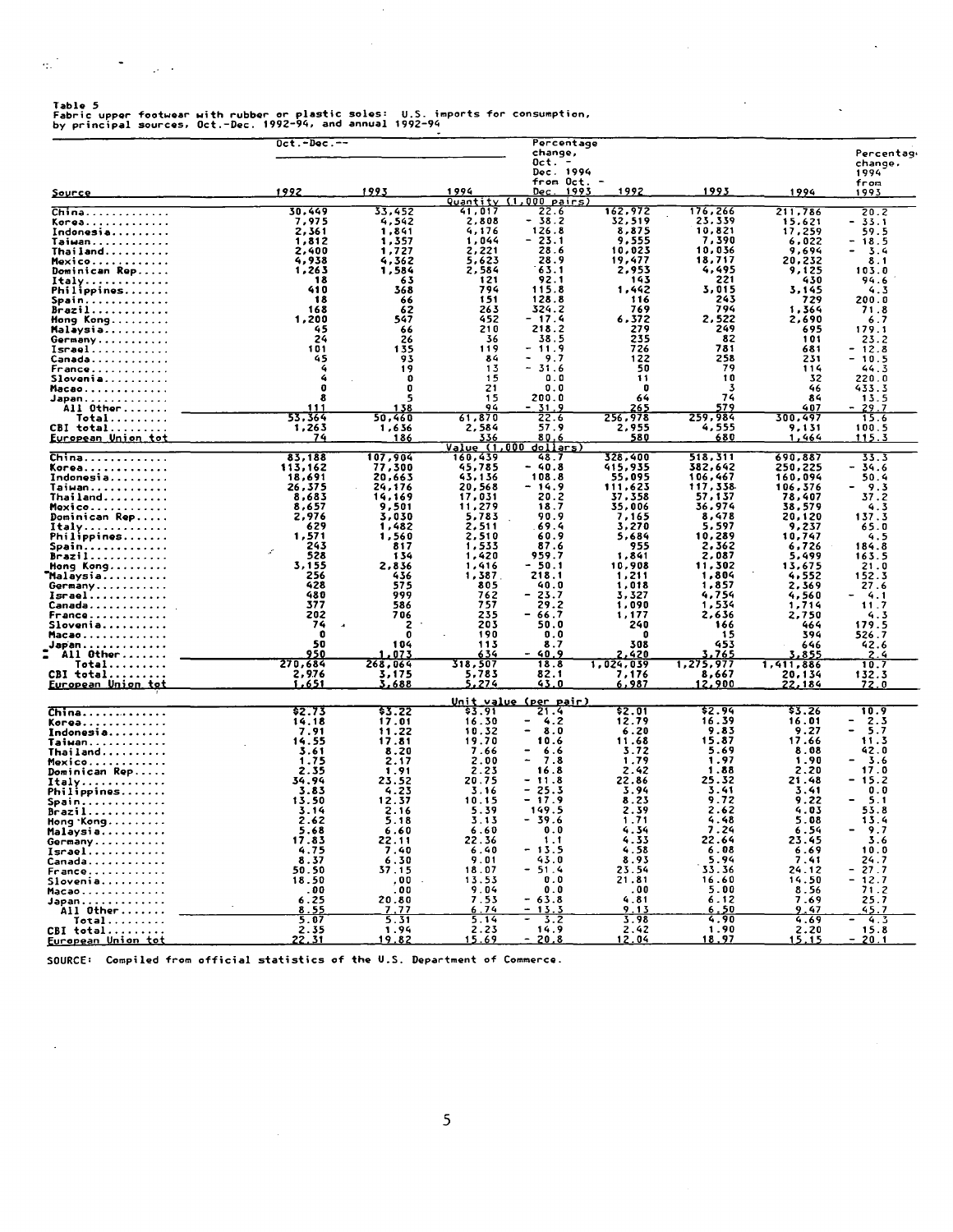$\mathbb{R}^2$ 

•wore<br>Protective footwear: U.S. imports for consumption, by principal <mark>s</mark>ources,<br>Oct.-Dec. 1992–94, and annual 1992–94

|                       |      |       |       |                                                               |       |          |       | Percen<br>change     |
|-----------------------|------|-------|-------|---------------------------------------------------------------|-------|----------|-------|----------------------|
| <u>Source</u>         | 1992 | 1993  | 1994  | Dec. 1994<br>from Oct.<br>Dec. 1993<br>Quantity (1,000 pairs) | 1992  | 1993     | 1994  | 1994<br>from<br>1993 |
| $China \ldots \ldots$ | 984  | 1,765 | 2,135 | 21.0                                                          | 3,736 | 5,588    | 7.164 | 28.2                 |
| Canada                | 298  | 524   | 732   | 39.7                                                          | 1,287 | 1,722    | 2,774 | 61.1                 |
| Korea                 | 222  | 331   | 200   | - 39.6                                                        | 1,540 | 1,256    | 858   | 31.7                 |
| Thailand              | 35   | 38    | 39    | 2.6                                                           | 100   | 111      | 213   | 91.9                 |
| Israel                | 29   | 19    | 47    | 147.4                                                         | 57    | 56       | 114   | 103.6                |
| Itally                | 15   |       | 14    | 180.0                                                         | 28    | 43       | 26    | 39.5                 |
| Taiwan                | 70   | 169   | 68    | $-59.8$                                                       | 343   | 421      | 361   | 14.3<br>-            |
| France                |      |       | 35    | 218.2                                                         |       | 38       |       | 86.8                 |
| Germany               |      |       |       | 36.4                                                          | 57    | 82<br>59 | 74    | 9.8                  |
| Malaysia              |      |       |       | 42.9                                                          | 62    |          | 34    | $-42.4$              |
| United Kingdom        |      |       |       | 12.5                                                          | 14    | 29       | 43    | 48.3                 |
| Japan                 |      |       |       | 0.0                                                           |       |          | 14    | 366.7                |
| Hong Kong             |      | 56    |       | 77.8<br>$\bullet$                                             | 30    | 39       | 14    | $-64.1$              |
| Romania               |      |       | 20    | 0.0                                                           |       |          | 20    | 0.0                  |
| Indonesia             |      |       |       | 0.0                                                           |       |          |       | 57.1                 |
| Sri Lanka             |      |       |       | 0.0                                                           |       |          |       | 0.0                  |
| Brazil                |      |       | 24    | 380.0                                                         | 10    | 28       | 52    | 85.7<br>. .          |

Oct.-Dec.-- Percentage

Sweden •...•....... 0 0 3 0.0 2 0 11 0.0 Colombia •••••••... 20 18 *5* - 72.2 *57* 94 34 - 63.8 Finland .••.•.•.... 2 1 0 -100.0 3 3 2 - 33.3 All Other •...... 1!0 2 2 !!.!! f 6 11~ !i~ - 44 z Total. ••••.... 1. 799 2,911 3,403 14.5 7. 38 9,701 11,970 23.4 CBI total .•.••.... 21 0 0 0.0 33 43 3 - 93.0

na ••••••••••... 3,686 8, 9 11. 1 6 31.3 1 ,245 24,631 36' 26 49 .1 Canada •••••••••••. 3,051 4,587 7,003 52.7 10,890 13,832 21.185 53.2 Korea ••••.•••..•. · 1,963 2,603 1,755 - 32.6 13,521 10,551 7,984 - 24.3 Thailand ••••••••.. 242 433 424 2.1 729 1, 091 1,840 68.7 Iarael •••••••••••• 214 155 345 122.6 483 357 808 126.3 Italy •••••••••••.. 202 214 308 43.9 520 668 702 5.1 Taiwan ••••••••.•.. 214 404 260 - 35.6 1,057 1,212 1,243 2.6 France •••••••••••. 63 85 220 158.8 207 248 500 101 .6 Germany· •••••.••.. 43 134 175 30.6 478 707 731 3.4

Malays **a ..........** 226 193 143 - 25.9 768 860 482 - 44.0 United Kingdom ••.. 59 106 125 17 .9 338 368 624 69.6

•Japan •••••.••••.•. 21 11 96 772.7 *57* 52 137 163.5 Hong Kong ••••..... *75* 185 73 - 60.5 220 211 121 - 42.7 Romania .••••••••.• 0 0 69 o.o 0 0 69 0.0 Indonesia .•••••... 0 0 59 0.0 0 22 123 459.1 Sri Lanka .••••••.• 38 0 37 0.0 110 1 *57* 600.0 Brazil ••••••••••.• 3 9 35 2118.9 14 44 77 75.0 Sweden ••••••••••.. 0 2 30 400.0 . 1 *5* 102 940.0 •Colombia •••••••••• 97 91 29 - 68 .1 284 448 183 - 59.2

:Finland ••••••••••. 70 33 23 - 30.3 113 109 85 - 22.0 All Other ••••••• i411 JU ~!i - ,l~. ~ l 1ZlZ rn !iOZ - 3!l.Z Total ••••••••• 16, 24 17 ,848 22,4 2 25.7 46 '7 55 56,078 74,193 32.3 CllI total ••••••••• 33 0 0 0.0 51 77 11 - 85. 7

Do11<sup>11</sup> ~~I111 ~!i·~ -·~i7H ~1!il2 ~,11z~ Hi .I! ~e:r :1icl China ••••••••••••. \$3.74 \$4.80 5.21 8.5 4.08 4.40 5.12 16.4 Canada •••••••••••• 10.23 8.75 9.56 9.3 8.46 8.03 7.63 5.0 Korea ••••••••••••• 8.84 7.86 8.77 11.6 8.77 8.40 9.30 10. 7 Thailand •••••••••. 6.91 11 .39 10.87 4.6 7.29 9.82 8.63 - 12.1 Israel ••••••••..•• 7.37 8.15 7.34 9.9 8.47 6 .37 7 .08 11.1 Italy ••••••••••••. 13.46 42.80 22.00 - 48.6 18.57 15.53 27.00 73.9 Taiwan ••••••••••.• 3.05 2.39 3.82 59.8 3.08 2.87 3.44 19.9 France •••••••••••. 21 .00 7 .72 6.28 - 18.7 25.87 6.52 7.04 8.0 Germany •••.•••••.. 14.33 12.18 11 .66 4.3 8.38 8.62 9.87 14.5 Malaysia •.•.•••••. 14.12 13. 78 17 .87 29.7 12.38 14.57 14.17 2.7

United Kingdom .... 19.66 13.25 13.88 4.8 24.14 12.68 14.51 14.4

Japan ••••.••••••.. 21 .00 .00 8.00 0.0 14.25 17.33 9.78 - 43 .6 Hong ltong. • ••...•. 15 .oo 5.13 9 .12 77 .8 7.33 5.41 8.64 59.7 **Ro•ania ...........** .00 .00 3.45 0.0 .00 .OD 3.45 0. 0 Indonesia .••••...• .00 .00 9.83 0.0 .00 3.14 11 .18 256 .1 sr; Lanka .•••..•.. 9.50 .00 12.33 0.0 7.33 .00 8 .14 0.0 Brazi 1 ............ 1 .50 1 .80 1 .45 - 19.4 1 .40 1. 57 1 .48 5.7 Swoden .•...•...... .00 .00 1 o. oo· 0.0 .50 .00 9.27 0.0 Colombia ...•...... 4.85 5,05 5.80 14.9 4.98 4.76 5.38 13.0 Finland .••.•..••.. 35.00 33.00 .00 -100.0 37.66 36 .33 42.50 17. 0 All Othor .•••... 4,~:i lZ 66 l!,44 - ~~ ~ 4 :!:! :!,H !i .~8 1!! 8 Total .•.••..•. 5.90 6.00 6 .59 9.8 6.04 5.78 6 .19 1 .1 CBI total •...•.•.. 1 .57 .00 .00 0.0 1 .54 1. 79 3.66 104.5 ~l.!C21?511D **!Joi2a** j;oi J ~. :!~ l ~ .~!i J 11, 2Z - Z2.~ l!i.2!! 1 !! .!i~ l z' oz IZ,2

SOURCE: Compiled from official statistics of the U.S. Department of Commerce.

| official statistics of th |  |
|---------------------------|--|
|                           |  |
|                           |  |
|                           |  |

**f:wcaea•D** llDh!D id !i~~ fiU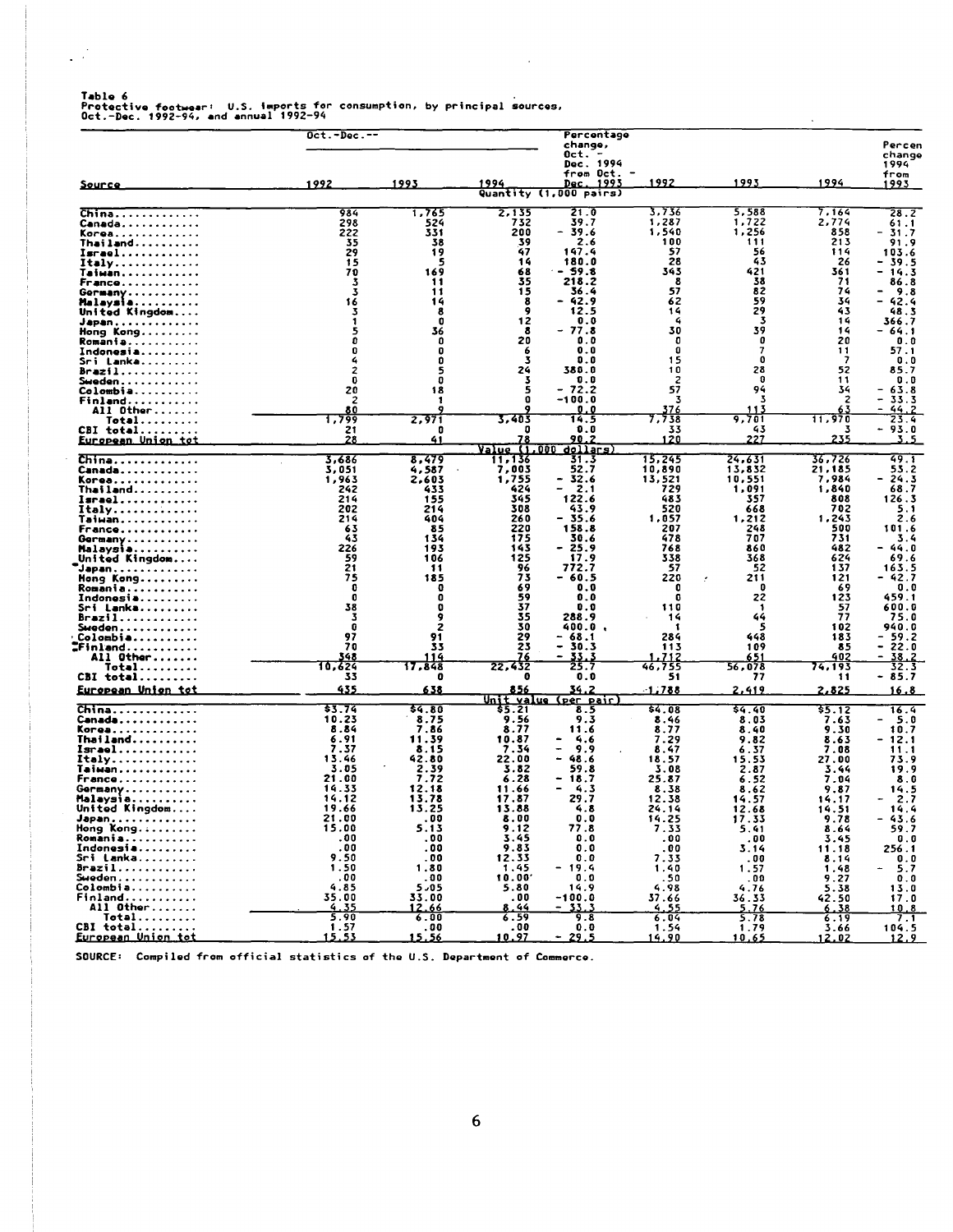| Table 7 |  |  | Oct.-Dec. 1992-94, and annual 1992-94 |  | Nonrubber footwear: U.S. exports of domestic merchandise, by principal markets, |  |  |  |
|---------|--|--|---------------------------------------|--|---------------------------------------------------------------------------------|--|--|--|
|---------|--|--|---------------------------------------|--|---------------------------------------------------------------------------------|--|--|--|

 $\sim 10^{-1}$ 

 $\frac{1}{2}$ 

 $\mathcal{L}(\mathcal{L}^{\text{max}}_{\mathcal{L}})$  ,  $\mathcal{L}^{\text{max}}_{\mathcal{L}}$ 

|                                      | $0$ ct.-Dec.--   |                  |                             | Percentage<br>change,            |                      |                  |                  | Percentage                       |
|--------------------------------------|------------------|------------------|-----------------------------|----------------------------------|----------------------|------------------|------------------|----------------------------------|
|                                      |                  |                  |                             | $0$ ct. $\cdot$<br>Dec. 1994     |                      |                  |                  | change,                          |
|                                      |                  |                  |                             | from Oct. -                      |                      |                  |                  | 1994<br>from                     |
| Market                               | 1992             | 1993             | 1994                        | Dec. 1993                        | 1992                 | 1993             | 1994             | 1993                             |
| Japan                                | 374              | 493              | Quantity (1,<br>562         | <u>000 pairs)</u><br>14.0        | 1,432                | 1,652            | 2,319            | 40.4                             |
| Canada                               | 422              | 466              | 717                         | 53.9                             | 1,833                | 2,008            | 2,602            | 29.6                             |
| Mexico                               | 759              | 531<br>25        | 664                         | 25.0                             | 2.879                | 2,961            | 2,194            | 25.9<br>$\overline{\phantom{a}}$ |
| Switzerland<br>Germany               | 62<br>241        | 277              | 611<br>299                  | 344.0<br>7.9                     | 237<br>942           | 158<br>816       | 758<br>1,409     | 379.7                            |
| France                               | 277              | 202              | 158                         | 21.8                             | 934                  | 983              | 862              | 72.7<br>- 12.3                   |
| Italy                                | 367              | 243              | 199                         | 18.1                             | 1,034                | 721              | 533              | 26.1                             |
| United Kingdom                       | 332<br>48        | 404<br>118       | 328                         | 18.8<br>36.4                     | 1,454                | 1,562            | 1,775            | 13.6                             |
| $N$ etherlands<br>Brazil             | 9                | 16               | 161<br>179                  | 18.8                             | 217<br>43            | 266<br>89+       | 677<br>262       | 154.5<br>194.4                   |
| Chile                                | 13               | 65               | 169                         | 160.0                            | 58                   | 138              | 477              | 245.7                            |
| Saudi Arabia                         | 39               | 109              | 133                         | 22.0                             | 176                  | 240              | 428              | 78.3                             |
| Hong Kong                            | 105              | 143<br>100       | 108<br>141                  | 24.5<br>41.0                     | 406                  | 412              | 511              | 24.0                             |
| Panama<br>Colombia                   | 168<br>23        | 44               | 70                          | 59.1                             | 431<br>71            | 415<br>112       | 362<br>171       | 12.8<br>52.7                     |
| Australia                            | 45               | 51               | 46                          | 9.8                              | 126                  | 217              | 203              | 6.5                              |
| Greece                               | 13               | 28               | 37                          | 32.1                             | 118                  | 108              | 78               | 27.8<br>$\overline{\phantom{0}}$ |
| Dominican Republic                   | 21               | 24               | 45<br>50                    | 87.5                             | 58                   | 102              | 428              | 319.6                            |
| Belgium<br>Singapore                 | 53<br>11         | 27<br>32         | 35                          | 85.2<br>9.4                      | 339<br>89            | 327<br>229       | 231<br>185       | 29.4<br>-<br>19.2                |
| All Other                            | 1,824            | 1,664            | 1,444                       | 13.2                             | 8,513                | 7,156            | 6,031            | 15.7                             |
| <u>Total</u>                         | <u>5,215</u>     | <u>5,073</u>     | <u>6,164</u>                | <u>21.5</u>                      | 21,401               | 20,684           | 22,504           | 8.8                              |
|                                      | 11,425           | 12,367           | <u> Value (1,</u><br>16,498 | dollars)<br>000<br>33.4          | 38,687               | 42,631           |                  |                                  |
| Japan<br>Canada                      | 10,844           | 12,025           | 13,037                      | 8.4                              | 45,695               | 51,718           | 61,079<br>54,198 | 43.3<br>4.8                      |
| <b>Mexico</b>                        | 6,657            | 5,259            | 9,817                       | 86.7                             | 19,678               | 20,165           | 25,029           | 24.1                             |
| Switzerland                          | 1,230            | 669              | 8,339                       | 146.5                            | 5,268                | 3,422            | 11,922           | 248.4                            |
| Germany<br>France                    | 3,211<br>6,051   | 4,449<br>6,381   | 5,061<br>4,970              | 13.8<br>22.1                     | 14,791<br>24,508     | 16,719<br>24,601 | 23,338<br>24,476 | 39.6<br>0.5                      |
| Italy                                | 5,132            | 5,236            | 4,954                       | 5.4                              | 23,274               | 18,383           | 13,256           | $\overline{\phantom{0}}$<br>27.9 |
| United Kingdom                       | 5,074            | 6,147            | 4,341                       | 29.4<br>-                        | 24,764               | 18,111           | 17,005           | 6.1                              |
| <b>Netherlands</b>                   | 1,011            | 2,021            | 3,278                       | 62.2                             | 4,972                | 5,295            | 14,412           | 172.2                            |
| Brazil<br>Chile                      | 111<br>302       | 314<br>495       | 2,124<br>2,105              | 576.4<br>325.3                   | 633<br>سمير<br>1,354 | 1,370<br>1,416   | 3,375<br>5,085   | 146.4<br>259.1                   |
| Saudi Arabia                         | 1,075            | 2,013            | 2,043                       | 1.5                              | 5,676                | 4,895            | 7,213            | 47.4                             |
| Hong Kong                            | 2,272            | 3,039            | 1,969                       | 35.2                             | 7,752                | 9,065            | 10,125           | 11.7                             |
| Panama                               | 2,345            | 1,335            | 1,655                       | 24.0                             | 6,264                | 4,988            | 4,581            | 8.2                              |
| <b>Colombia</b><br>Australia         | 512<br>1,314     | 810<br>977       | 1,518<br>1,218              | 87.4<br>24.7                     | 1,447<br>3,286       | 2,134<br>3,652   | 3,571<br>4,978   | 67.3<br>36.3                     |
| $G$ reece                            | 358              | 729              | 1,048                       | 43.8                             | 2,684                | 3,003            | 2,069            | $-31.1$                          |
| Dominican Republic                   | 309              | 261              | 1,024                       | 292.3                            | 576                  | 1,419            | 4,912            | 246.2                            |
| Belgium                              | 1,279            | 900              | 997                         | 10.8                             | 7,268                | 8,735            | 3,250            | 62.8                             |
| Singapore<br><b>All Other</b>        | 326<br>24,284    | 665<br>22,146    | 961<br>19,479               | 44.5<br>- 12.0                   | 2,357<br>100,971     | 4,093<br>84,987  | 4,428<br>81,087  | 8.2<br>4.6                       |
| <u>:Total</u>                        | 85,132           | 88,249           | 106,448                     | 20.6                             | <u>341,915</u>       | 330,813          | 379,397          | 14.7                             |
|                                      |                  |                  |                             | Unit value (per pair)            |                      |                  |                  |                                  |
| Japan<br>Canada                      | \$30.54<br>25.69 | \$25.08<br>25.80 | \$29.35<br>18.18            | 17.0<br>$-29.5$                  | \$27.01<br>24.92     | \$25.80<br>25.75 | \$26.33<br>20.82 | 2.1<br>19.1<br>-                 |
| Mexico                               | 8.77             | 9.90             | 14.78                       | 49.3                             | 6.83                 | 6.81             | 11.40            | 67.4                             |
| Switzerland                          | 19.83            | 26.76            | 13.64                       | $-49.0$                          | 22.22                | 21.65            | 15.72            | 27.4<br>$\overline{\phantom{0}}$ |
| Germany                              | 13.32            | 16.06            | 16.92                       | 5.4                              | 15.70                | 20.48            | 16.56            | $\overline{\phantom{0}}$<br>19.1 |
| France                               | 21.84            | 31.58            | 31.45                       | 0.4                              | 26.23                | 25.02            | 28.39            | 13.5                             |
| Italy<br>United Kingdom              | 13.98<br>15.28   | 21.54<br>15.21   | 24.89<br>13.23              | 15.6<br>13.0<br>$\sim$           | 22.50<br>17.03       | 25.49<br>11.59   | 24.87<br>9.58    | 2.4<br>17.3<br>۰                 |
| Netherlands                          | 21.06            | 17.12            | 20.36                       | 18.9                             | 22.91                | 19.90            | 21.28            | 6.9                              |
| <b>Brazil</b>                        | 12.33            | 19.62            | 11.86                       | 39.6<br>$\overline{\phantom{0}}$ | 14.72                | 15.39            | 12.88            | 16.3                             |
| Chile                                | 23.23            | 7.61             | 12.45                       | 63.6                             | 23.34                | 10.26            | 10.66            | 3.9                              |
| Saudi Arabia<br>Hong Kong            | 27.56<br>21.63   | 18.46<br>21.25   | 15.36<br>18.23              | $-16.8$<br>$-14.2$               | 32.25<br>19.09       | 20.39<br>22.00   | 16.85<br>19.81   | 17.4<br>10.0                     |
| Panama                               | 13.95            | 13.35            | 11.73                       | $-12.1$                          | 14.53                | 12.01            | 12.65            | 5.3                              |
| Colombia                             | 22.26            | 18.40            | 21.68                       | 17.8                             | 20.38                | 19.05            | 20.88            | 9.6                              |
| Australia                            | 29.20            | 19.15            | 26.47                       | 38.2                             | 26.07                | 16.82            | 24.52            | 45.8                             |
| $G$ reece                            | 27.53<br>14.71   | 26.03<br>10.87   | 28.32<br>22.75              | 8.8<br>109.3                     | 22.74<br>9.93        | 27.80<br>13.91   | 26.52            | 4.6                              |
| Dominican Republic<br><b>Belgium</b> | 24.13            | 33.33            | 19.94                       | $-40.2$                          | 21.43                | 26.71            | 11.47<br>14.06   | 17.5<br>47.4                     |
| Singapore                            | 29.63            | .20.78           | 27.45                       | 32.1                             | 26.48                | 17.87            | 23.93            | 33.9                             |
| All Other                            | 13.31            | 13.30            | 13.48                       | 1.4                              | 11.86                | 11.87            | 13.44            | 13.2                             |
| Total 1.1.1                          | 16 32            | 1739             | 17 26                       | 0 <sub>7</sub>                   | 1597                 | 15.99            | <b>16 RS</b>     | 5. Ο                             |

 $\mathcal{L}^{\mathcal{L}}$ 

 $\sim$ 

SOURCE: Compiled from official statistics of the U.S. Department of Commerce.

 $\sim$ 

 $\hat{\boldsymbol{\theta}}$ 

 $\sim 10^{11}$ 

 $\sim 10^7$